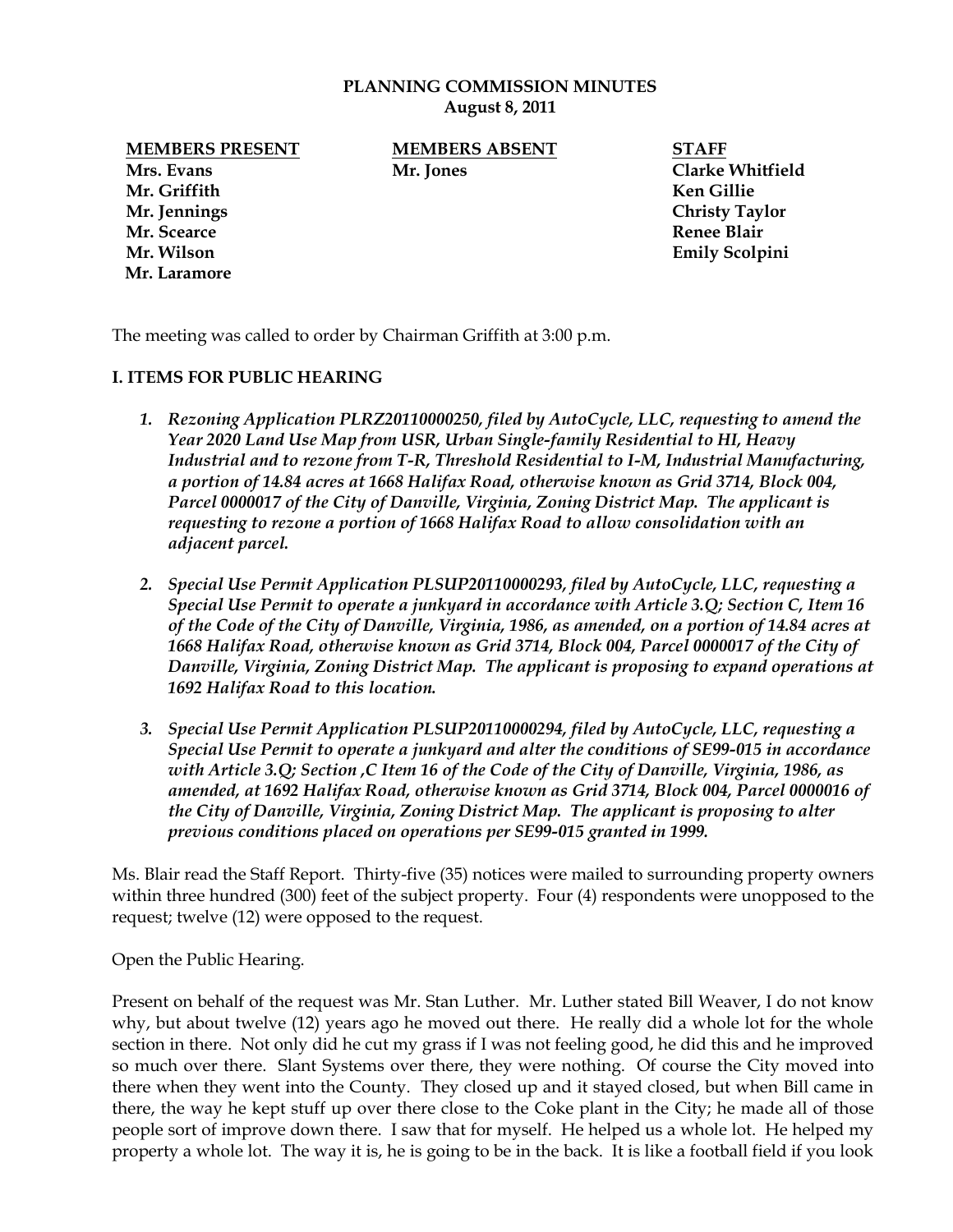at the measurements. Our land goes back like a football field. He is going back so far and making it residential and going with his business back there. You do not even see it unless you are flying over it. I gave him permission to park some cars, so his customers could get into where he is at. Just like today, as hot as it was, Bill cut my grass. He cut the lady's next door. He cut the people below me and across the street too. Bill is like that. I heard somebody say "the trucks are so bad coming from across the road," well I have a copy of it. The only trucks that are there is the City truck. They go over there for garbage. You do see a pick-up truck go thru there once in a while. I have been living there twenty (20) years. My wife has been living in that section every since she was born and that is eighty-seven (87) years ago. That is all I have to say. Bill is good for the community. He has even talked to the man across the road to try and clean his business up. Bill will do what he says he is going to do. I have known that for twelve (12) years. I do not know why he took me under his wing like that, and done so much for me; but I sure do appreciate it. Thank you very much.

Present in opposition to the request was Ms. Nancy Carlton. Ms. Carlton stated I live in the Glenwood Community. That community is also defined as Planning Area 9. I am representing myself. I have lived in the community for over twenty-five (25) years. I am also representing my husband who has lived in this area for over forty-five (45) years. There are three (3) applications that are currently being heard that we believe if they were approved would negatively impact the residential neighborhood in which we live. It is where we have invested in real estate. It is where we call home. It is an area that we want to see once again as a bright spot for our community, not an eyesore for the City of Danville. We believe that the negative impacts on our neighborhood would include: number one (1) it goes against the City's Comprehensive Plan for our area, and the City's vision for the future of the City of Danville, number two (2) it is contrary to the specific recommendations in the plan for our neighborhood, which is defined as the City of Danville Plan 2020, again Planning Area 9 is what we are speaking of. Approval also goes against the smart growth philosophy developed for and by City in the 2020 plan. We do not need or want more hodge podge development within our residential neighborhood. Five (5) we do not need or want the reallocation of residential property in the middle of our neighborhood to heavy industrial or industrial manufacturing property again in the middle of our neighborhood. Just like any other neighborhood in the City of Danville, we also do not need one (1) acre or acres upon acres of dimensional junk yard property where junk cars will be located in the middle of our neighborhood. It is not to the advantage to convert residential property in a neighborhood to HI or IM property. Glenwood is our neighborhood, a residential area not a business district. Just like any other residential neighborhood we certainly want to maintain more of a residential environment not a junkyard landfill. We do not want any more additional acres of junkyard storage. As you may already know there are other junkyard areas designated within this corridor. The Comprehensive Plan 2020 for two (2) years, from 1999 to 2001, City leadership including the Manager's office, City Council, Planning Commission, as well as the City of Danville citizens in conjunction with a higher consultant developed this plan. It is a twenty (20) year plan that we are ten (10) years into. It was enacted ten (10) years ago. It laid out plans through 2020. It quote "represents the City's vision for the future and serves as the most important document for orchestrating growth and development; and defines goals for future development as well as specific actions which should be taken over the next twenty (20) years to achieve its vision." Ten (10) years into this twenty (20) year plan, we are presented with an opportunity to stay on track with that plan, which equates to not recommending the conversion of residential property to HI or IM; and not recommending the approval of acres upon acres of new junkyard area in the middle of a residential neighborhood. In this plan emphasis was placed on establishing "a smart growth philosophy" for Danville, including our community. Per the plan, rewards for smart growth are enhanced property values, improved allocation of land uses and density, and a higher quality of the community citizens. Converting residential property in a residential neighborhood to HI, MI; and additional business activity is not smart growth that enhances property values. It is not what is recommended in this plan for the Halifax Road corridor.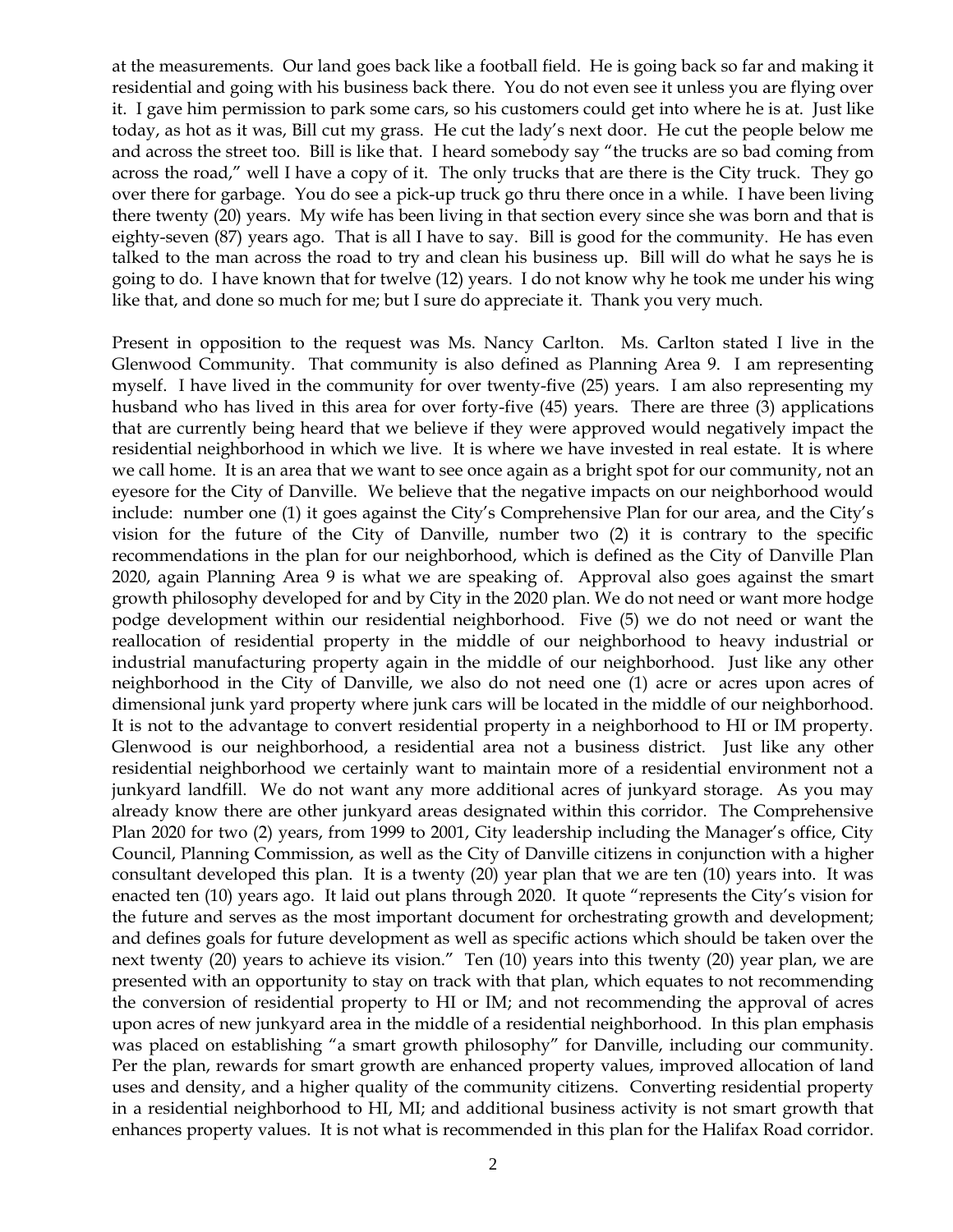Approving two (2) applications for allowing acres upon acres of junk cars and create junkyard space for junk cars is not smart growth that enhances property value. Ms. Carlton read from the 2020 Comprehensive Plan under Planning Area 9: Existing Land Use, and Future Land Use. Again converting a residential area to HI or MI and allowing for one (1) acre or acres upon acres of new junkyard land in our residential neighborhood goes directly against what was recommended in this twenty (20) year plan. I would like to point out, and I have a copy of that plan here, when we speak of junkyards page after page in this plan nowhere in this Comprehensive Plan is there a recommendation to increase junkyard space anywhere in our City: not in my neighborhood, not in your neighborhood, nowhere in our City. So, I ask is this really how we want to grow? Is this really what we need to do for our neighborhoods including the Glenwood neighborhood? Apparently the City leadership, City Council, the Planning Commission, the Consultant, nor the population when this plan was developed thought that was a good idea. According to Mayor John Handlin, who was heavily involved in the Danville Comprehensive Plan development, and approval said "the Comprehensive Plan is almost like the Bible for the City in terms of importance and guiding future growth and development." Our City's development Bible says "no, absolutely not" to converting residential property in Glenwood to HI or IM, and absolutely no to junkyard acreage in our backyard. Please protect our neighborhood. Please stay on track with the twenty (20) year plan that was endorsed by the Planning Commission. Glenwood has many challenges to face, but we do not need to further destroy the Halifax Road corridor. Because of our investment to the Glenwood community I am here to respectfully ask that you recommend denial on these requests. Thank you and I am happy to take any questions.

Mr. Griffith asked how far do you live from the property here?

Ms. Carlton responded less than a mile. I wanted to make one (1) point. In the late fall, wintertime if you are traveling down Halifax Road, when there is less foliage on the trees, you can actually see the cars that are parked where trees have been taken down. You can see that straight from Halifax Road as it stands today.

Present in opposition to the request was Ms. Linda Edmonds Williamson. Ms. Williamson stated I stand before you to offer an opposition to the three (3) proposals that we have on the floor. In giving you just a little bit of background history, I was born, lived on Halifax Road for forty (40) plus years; and I continue to go back and visit as my parents have property there as well as I. I am standing before you to oppose from a different standpoint, a standpoint that reaches deep within me. It is a personal thing. The community is and has always been a beautiful community to me. It is one that the neighbors love each other, talk to each other, speak to each other, and help each other; so it is one that we care about. When I learned of what was about to take place I became greatly upset. First of all, I was upset when I returned from college to see all of the junk cars and what had been done to my neighborhood, a beautiful neighborhood, a clean neighborhood, one that could be expanded into building homes, beautiful homes. We love beautiful homes. We love nice things just as anyone else. We want our neighborhood to be a beautiful one as well, an effective one as well. What has been brought to our neighborhood is eighteen wheelers running all day long; and I can tell you this, because I sat on my porch and I watched eighteen wheeler after eighteen wheeler, one bringing junk, the other one taking junk. It is junk, junk, junk; and then you have the pickup trucks bringing junk and hauling junk all day long. You cannot even sit in your house or even on your porch for hearing the noise of the crushing all day long. When I say all day long, I mean all day long. You hear and see strange people walking in and out of there, walking across yards and what not even to the point where my parents had a lawn chair, a lawn chair that had been set up for forty (40) plus years. It was not brand new and it was falling apart, but my family and I loved it because that is where my father sat. That is where my mother sat. There is why we wanted to keep it there; but that too was taken. It was stolen. We investigated. We went up to the crushing place and asked if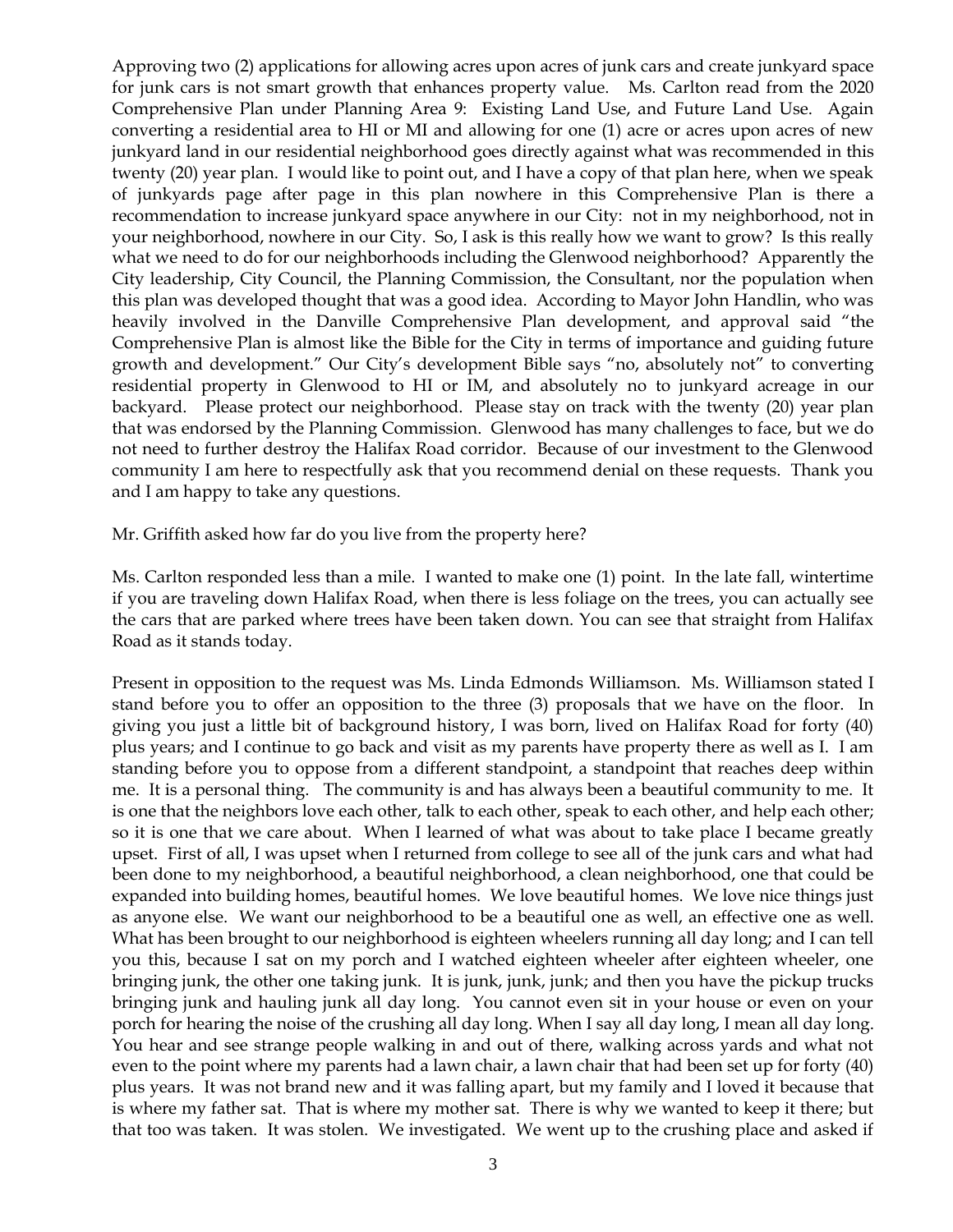they had seen our chairs. They said "oh yeah, they came thru here. They crushed them." At anytime we would have paid whatever we had to pay to get my mom's chair back, my dad's furniture back. My neighbor had tin that the wind had blown off of a utility shed in the front. My neighbor is a little disabled, so he was waiting for his son to come to tack the tin down, but instead you know what happened? The tin got stolen. Now we have a situation where, I guess there are more people in the neighborhood they are looking around to see what all they can take. It is just a few feet away from the metal place. Not only that, but at one time they issued some grand opening or some grand dedication to "whatever you can bring." Do you know that our street was backed up for hours from people bringing in whatever, all kind of junk. Imagine that on your street. Imagine the fumes. Odors are emitted from that area. When I heard what was about to take place, I started walking and I got busy. I talked to every neighbor on the street. They all had a complaint from the snakes crawling from behind the existing structure. Would you like that in your neighborhood? Do you know where they are living? They are living in those old junk cars. The rats are living in the old junk cars. We do not need that. We do not want that. We want our neighborhood to be each new hope, Glenwood Community, the community where the ones that are here to oppose it, love. One other thing I want to talk about is the noise. I mentioned the crime being up in the area as a result of it. One other thing I want to talk about is the depreciation of our property. It can only decline. It can only depreciate. It can only go down in value. What do we have to sustain to increase it with- a junk yard? I speak to you, because my property is two (2) houses up from the metal crushing place. When they crush, we hear it and we feel it. It shakes the house. You have to be there to know what I am talking about. I am not lying. I do not need to lie, because I have too much truth on my side. When you live there you know. As I said, I talked with people. I talked with everybody that was affected in this area. I knocked on doors and they told me how they were bothered by this early in the morning, late at night. Imagine when you get off your job, you want to go home. You want a peaceful environment. As far as what I would like to ask the committee, would you please, please, please deny the requests, all three (3)? If anything should be built out there on Halifax Road, it should be homes. It should be things to increase the value of each new hope as it is a community that is worthwhile. Do not throw us away. Do not throw us to the dogs. Do not throw us to the junkyard. I thank you.

Mr. Jennings asked you mentioned the noise and the trucks that are passing through the area now. Are they going to this particular business, or are they going to other businesses?

Ms. Williamson responded they are going to that business. I have observed them. They will come down Airport Drive and then they will turn and come up Halifax Road. As I said we are living in the fourth house from the business. These trucks come up the road all day long. When I tell you all day long, I am not exaggerating. The fumes that are emitted from it, the smells that are emitted from it, sometimes you see lots and lots of pickups as well come down with junk hanging all off the sides of it.

Mr. Jennings asked how far is this particular business from the school?

Ms. Williamson responded I am not sure exactly in terms of measurement, but you have the school, maybe two (2) houses and then it is some empty property there and James Baptist Church there. I would probably say maybe a half  $(½)$  mile from that property. I am pretty sure the school as to be effected too. They have not started up yet, but I am sure they would have to be effected. You can hear that stuff all of the way down to where my grandparents live, which is about seven (7) or eight (8) houses down from where I live. You can hear that noise way down there. Can you imagine what I am hearing three (3) houses down, or what the people are hearing two (2) houses from their business, or one (1) house? It is atrocious.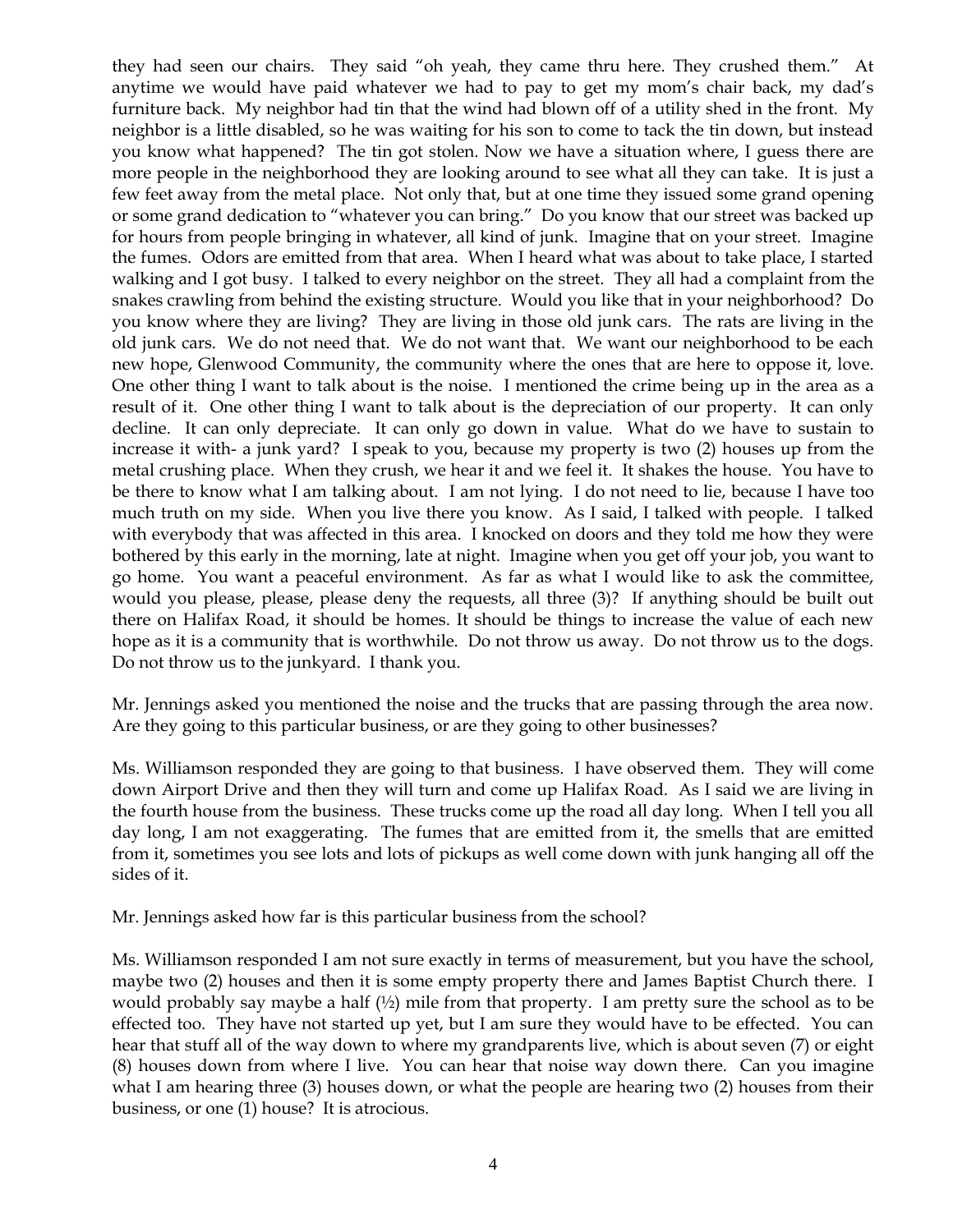Mr. Jennings asked are there other businesses out there that attract noise as well, auto mechanics, or repair shops?

Ms. Williamson responded no, sir none that has gotten my attention. I am a very observant person. There is an auto mechanic shop, but by no means can I stand here and say that I have heard sounds coming from their shop.

Mr. Wilson asked I am a little confused. Will you please state your last name for clarification?

Ms. Williamson responded I hyphenate my last name. You will see Edmonds on the report. I do love the neighborhood very much. I do not want it to go to anything else, but what it can be and better. Thank you all and I do wish for your vote to oppose this request.

Present in opposition to the request was Mr. Arthur Wimbush. Mr. Wimbush stated I am a deacon at St. James Baptist Church at 36 Cleveland Street. I am here regarding the church property that is ours on Halifax Road. This is about ten and a half (10 ½) acres that the church purchased some years ago. When the church bought this land, the junkyard was not there. Now the junkyard is there and it is causing a lot of confusion even in the church; because we wanted to build a new church over there on Halifax Road. People are talking about how the junkyard is going to affect the church, and how far it is going to be from the church. It is just a big mess is basically what it is. We had no idea this junkyard was coming into this neighborhood. When we bought this land it is strictly residential. This junkyard is basically just a headache. When we received this letter to the church, we discussed it amongst the deacons and the trustees. We are trying to figure out if this junkyard is expanding further down the street, getting closer to the church, because we do not want to build a church beside a junkyard. I mean when we bought it, it was just homes around there. We did not have a problem with the homes, but now with this junkyard there, it is creating a pretty big problem. A lot of people do not even want to build a church out there now. It is a headache anyway you look at it. I know the tractor and trailers will be moving up and down the road. It should not affect the church on Sunday morning, but if you have a funeral or something during the week; and you have these tractor and trailers coming in and out while trying to direct traffic and all of that. I do not know, but I know the people of the church told me to plead with everybody on the panel to not let this junkyard expand anymore or whatever they are trying to do. The church totally disagrees with everything that they are doing out there. If they are going to expand this junkyard, in my opinion, the church will not even think about building on that property. They do not want the junkyard right beside the church. The junkyard is less than a quarter of a mile from where St. James' property is. In my personal opinion, it is way too close for a church to be building a church on that property. We just wanted to come and plead with you all, maybe you can help us do something about this. In the future, we plan on building a church, but now that we have this junkyard situation; I do not know what the church is going to do. We have to wait and see what you are going to do about this junkyard situation before we can do anything. We would like to keep the neighborhood a neighborhood, because the church can grow and the neighborhood can grow. The junkyard is going to cause a lot of confusion. It is causing a lot of confusion now, and the church has not even started building there yet. That is all I have to say in representing St. James Baptist Church. Does anybody have any questions that they would like to ask me? If I can answer them, I will be more than glad to.

Mr. Wilson asked has the church actually taken some kind of official vote in opposition of this, or are you just coming to represent them?

Mr. Wimbush responded I am representing the church and the neighborhood. We have not taken an official vote, because we do not know what you are going to do about this junkyard. We cannot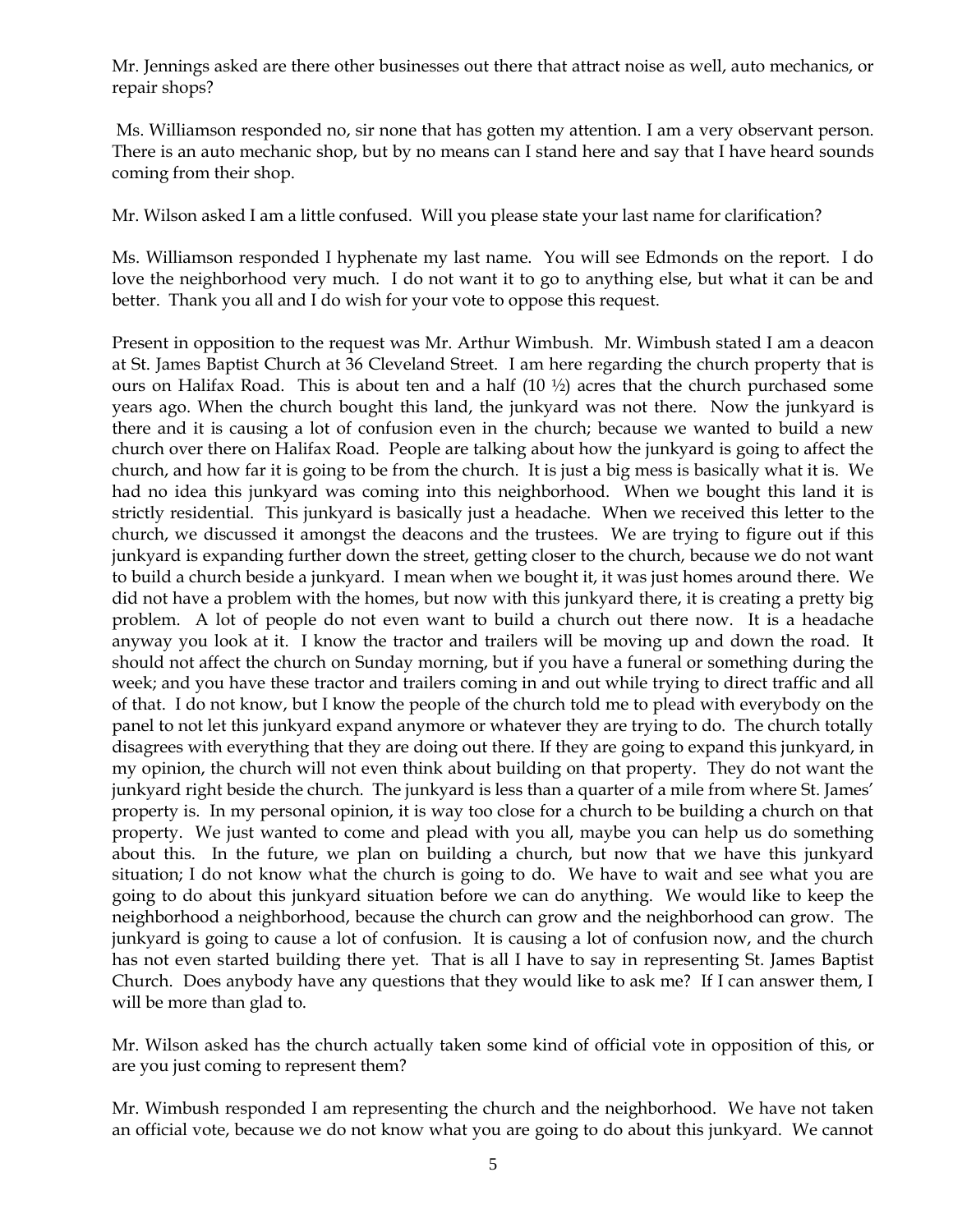do anything until you do something. If they are going to expand the junkyard, we do not want to step out of the church looking at junk cars around the church. The church probably would not even build on the property.

Mr. Wilson asked forgive my confusion. You were talking about building a church a quarter mile away. Do you have other property somewhere that you are thinking of expanding to?

Mr. Wimbush responded no, we would probably sell that and buy some somewhere else if they are going to expand this junkyard.

Mr. Wilson asked so, you do not own other property?

Mr. Wimbush responded no, not right now.

Mr. Wilson asked so, you would have to make a decision on how to expand your church if you did decide to build?

Mr. Wimbush responded right.

There was discussion about the location of the property that St. James Baptist Church has.

Mrs. Evans asked are you there during the day where you can attest to the noise?

Mr. Wimbush responded I normally go over there and cut the grass about every other week. Yes, I have seen several tractor and trailers coming in and out of the junkyard there.

Mrs. Evans asked do you hear the noise from the crushing?

Mr. Wimbush responded yes. I can be out there mowing the lawn and hear the noise. I am going to be frank with you. We really do not know what to do right now. We cannot do anything until you decide what you are going to do about this junkyard situation.

Mr. Jennings stated the problem that I am having is that this operation is going on now.

Mr. Wimbush stated yes, sir.

Mr. Jennings asked how is expanding this business going to be more harm to you than what it is now?

Mr. Wimbush responded if we were to build a church on the present property right beside the junkyard now, anytime we come out of the church we will be looking at the junk cars, the traffic constantly moving in and out. We meet over at the church every Wednesday for Wednesday night prayer meeting. Every Wednesday we are going to have to listen to this noise, because they are still going to be running. If we have a funeral or something, you have got tractor and trailers, and there is traffic constantly moving in and out. He is trying to run a business and we are trying to run a church. We are side by side. When we first bought this property the junkyard was not there. We are stuck between a rock and a hard place right now, so to speak.

Mr. Laramore asked there was a manufacturing facility there some number of years. Was that near your property?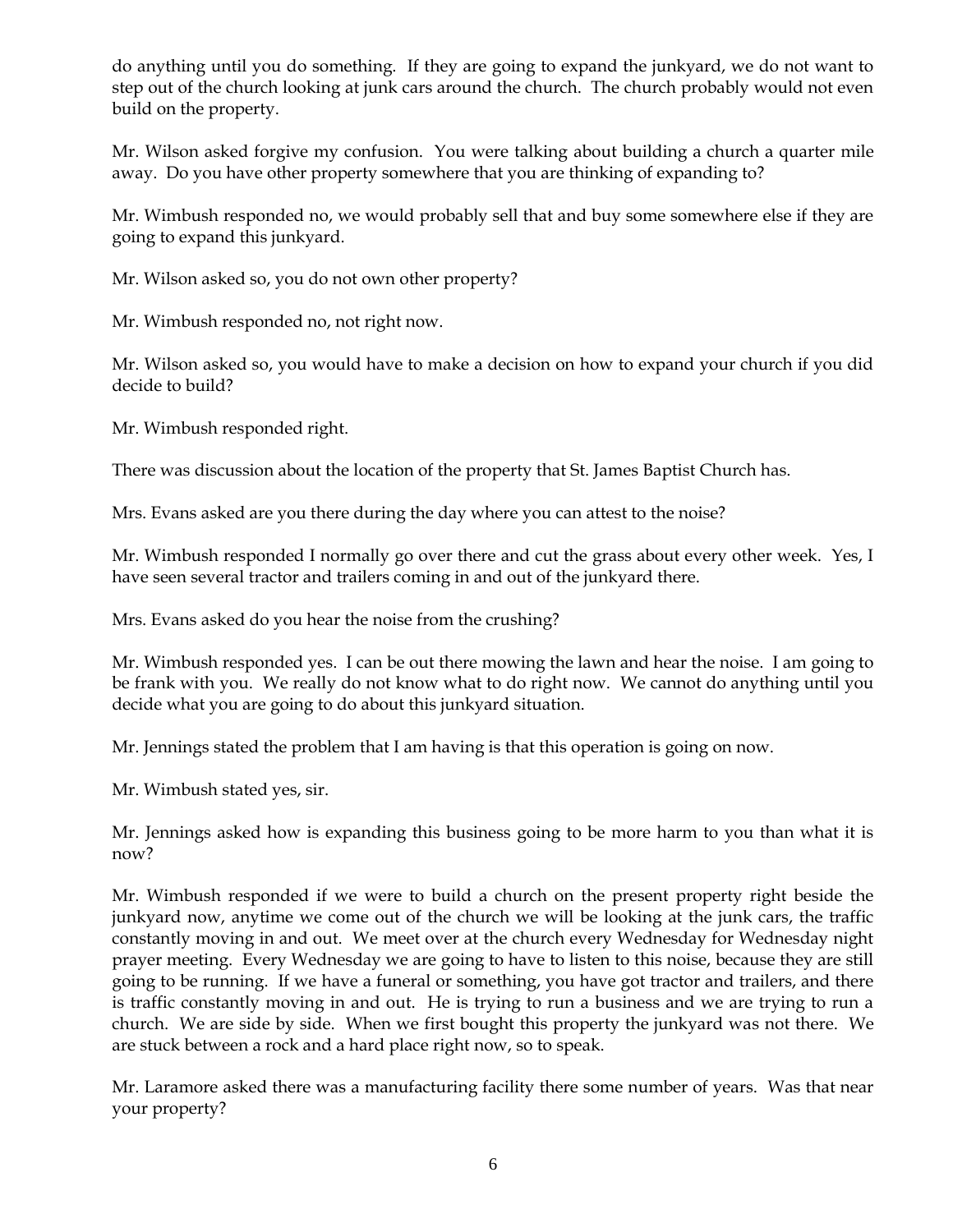Mr. Wimbush responded I do not think so. It was nothing out there.

Mr. Laramore asked was there a manufacturing plant there?

Mr. Wimbush responded I cannot remember.

Mr. Griffith asked how long have you owned the piece of property?

Mr. Wimbush responded we have had this piece of property approximately twelve (12) years.

Mr. Griffith stated Slant Systems was in that building probably twenty-five (25) years ago. That building has been there for years.

Mr. Wimbush stated it was not a junkyard then. The building was there, but there was no noise or traffic. Now this is a problem.

Present in opposition to the request was Mr. Maurice Deshazor. Mr. Deshazor stated I am one (1) of the residents. I have been there for fifty-seven (57) years. I am not going to repeat everything else that everybody has said, but I totally agree. The thing that I would like to see is that the business that is there now is removed. I am coming from a point of view of a builder investor. I purchase property out there with the intent of building and developing some of the homes that were just mentioned. I own about eight (8) building lots. There is really only one (1) piece of property that is separating my property and the business. I bought that land and made a deal with the person that purchased the land, but from looking at it, the attachment, the closeness, it really turned me off as a builder. I backed away from it thus far. With this coming, there is no way that I can really build, because I do not know if we could sell. I did invest in one (1) and increased the value of that home verses the others. The home that I built appraised at \$125,000. The others appraised at about \$50,000 and \$60,000. My goal was to increase others to make the community better. This right here is a deterrence. The school is not a half a mile. It is less than a quarter of a mile from the business. Of course, you just discovered that St. James, the proposed church is next door. When this business came to the community, we did not understand that it was going to be a junkyard. It was going to be operated as Trade Street was operating, which would have been a lot quieter. It was going to be operated more or less like an Advanced Auto. You could buy used parts, but the used parts were not supposed to be taken from the cars and cars being crushed. It was never brought to our attention that, that is what they were going to do. Yes, we were sleeping the first time around or we would have opposed this type of business coming from the very beginning. What can we do about it now? We do not know. Do we plan to look into it? Yes, we are. I have talked to several people in the community. They really cannot sleep at times. They cannot get rest. A young man stated, that is not coming up, went home from his mom's house to recovery from major surgery. He stayed one (1) day and had to leave, because he could not rest. He had to make other provisions. I truly hope you vote no against this. This is not personal. What was said by one (1) of the homeowners is true. Yes, he has come into the community and helped neighbors out moving snow and doing this and that. As far as personal person, having a good personality, neighborhood person, that is great; but this is business. It is two (2) different things. We do not want this business to expand. We would really love to see it moved. Thank you.

Present in opposition to the request was Ms. Rosetta Ferguson. Ms. Ferguson stated I live next door to the building. I have been living there for about fifty (50) years. I have not had any problems with the building until the last people took over the building. I am not a large talker, but I can tell you one (1) thing, I have really had some problems since they moved there. The loud noises, the crushing, they pick up car parts with a lifter and put them over in the tractor trailers, and that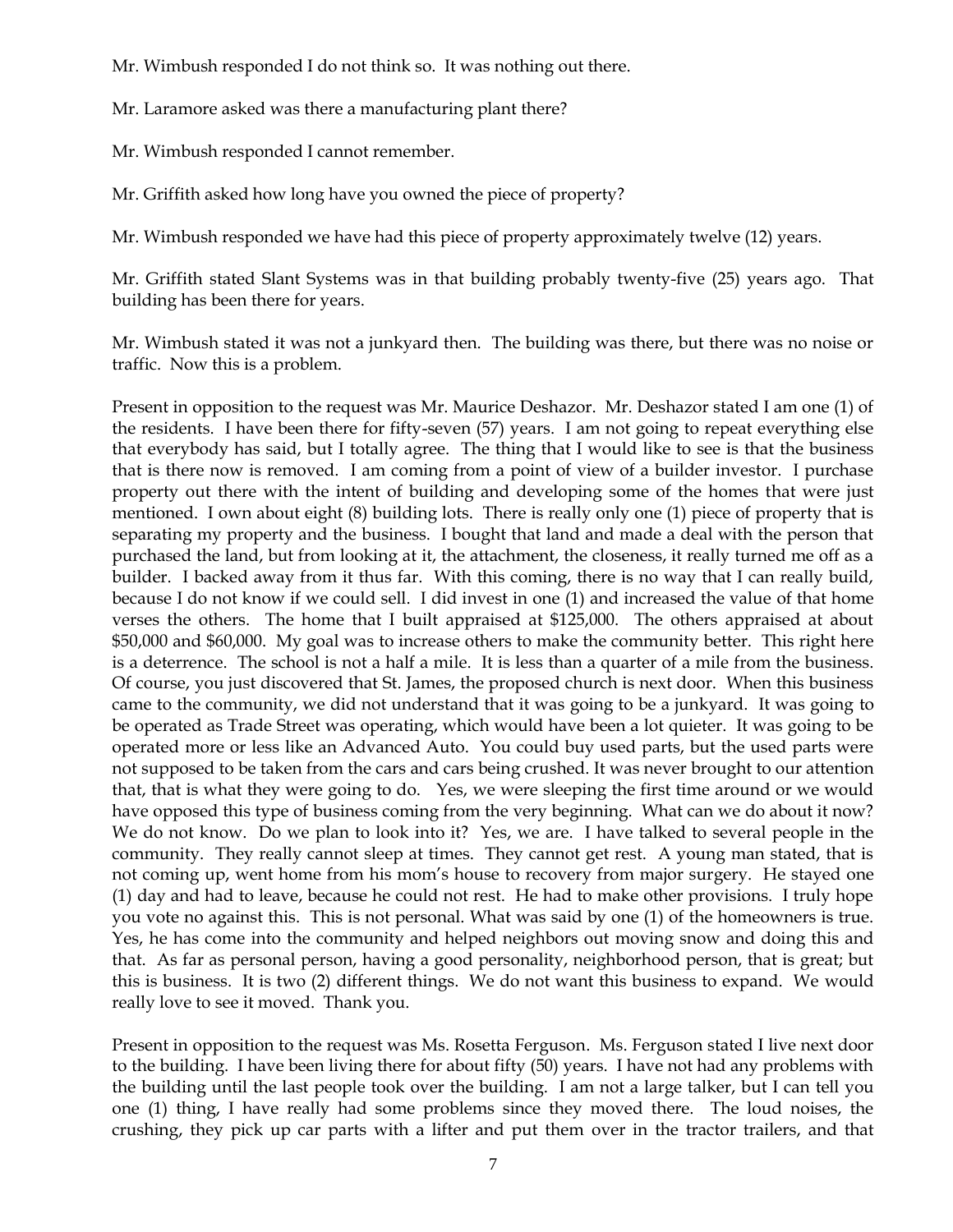shakes my house. Not only my house, but the house next door too. The ceiling fans that I have in my house have come down from the wall. I have a closet built to the wall and it has moved from the wall. I do oppose of this. I have never had any problems with the place until lately. I have already had water problems. You might as well say that I have a junkyard in my back yard. The scrap metal that they are selling is right beside of my property. Nothing is between that but a fence. I can hear everything that goes on. When these large car parts are dropped, one lady was passing by my place on the sidewalk when one of these fell and the lady hollered "Jesus!" I told her that it was nothing but this place next door. The lady acted like she was ready to jump out of her skin. I am not a big talker, but I would like for that place to get back like it was or either move. Thank you.

Mr. Scearce stated what we have before us today has nothing to do with stopping the current operation.

Mr. Griffith stated that is correct.

Mr. Scearce stated that is not going to change. I guess my question is, if he is ready at this point, to have the applicant come forward; because I want to understand if we are going to increase the crushers and the level of noise that is going to be happening in the area or is it going to be just added storage area for car parts. I understand the buffer is increasing. The buffer is going to be larger. I guess that is the question I would like someone to answer.

Present in opposition to the request was Mr. Lewis Wilson. Mr. Wilson stated I have been in this residence for a long time. It is true from what everybody has proposed from this place being there. It started out as Trade Street, which had parts that you could go there and buy. I think since Auto Cycle took over they installed a scale and they started crushing cars. When we are in the backyard having cookouts and stuff, you can look right through the trees and see all of this junk. You cannot even really talk to each other with all of the noise. We are about three (3) or four (4) houses away from this junkyard. The fumes and smells with the tractor trailers and all of the traffic coming up, if they expand there is going to be even more. It is going to be more traffic. We oppose of this junkyard even being there. I do not know how it got there to start with. No one told us anything before they put these scales in. We could not come and talk about it before he even put the scales in. It is a lot of noise. There was another gentleman that was put in the hospital that was supposed to be put in the home could not stay because there was too much noise. That noise is all day long, the crushing and stuff like that. We would like to see it moved to another location, because the value of the homes and everything is just going to go down. I would just like to see it moved out. Thank you.

Mr. Jennings stated I have one (1) question for Ms. Carlton. I believe you said that you live in the Glenwood area, not in the immediate area of this operation. Is that right?

Ms. Carlton responded not adjacent to it, but close enough to it that I do not want it in my back yard. It is still a part of our neighborhood.

Mr. Jennings asked I think you have answered my question, but does any of the activinty of this business affect you perosonally where you live?

Ms. Carlton responded sure. Immediately I can tell you as you have heard before, there is a lot of traffic activity including large vehicles, trucks loaded with scrap metal. Just as you have heard before, that is an opportunity for all of these eyes to come into our community and see what else is available to them whether it is scrap metal or some other opportunity. We do not want this opportunity in our community. If I could just ask one (1) question that relates to item number three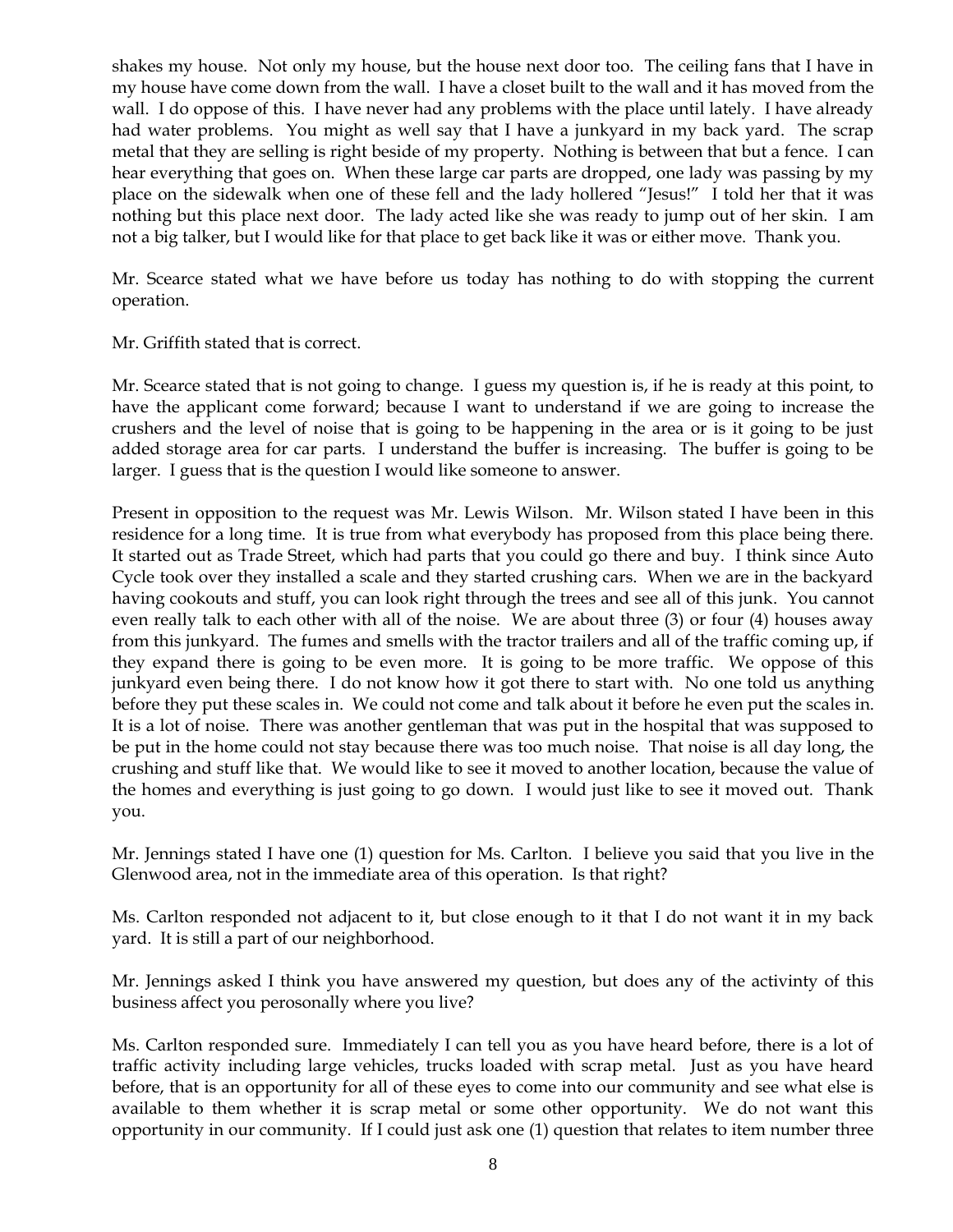(3). Ms. Carlton read Item for Public Hearing number three (3). Is that junkyard permit already in place? If it is not, those inoperable vehicles should not be there to begin with.

Mr. Griffith stated I am going to let Mr. Gillie respond to that question.

Mr. Gillie responded they were issued a permit under the old Code. They are asking to clean up the old Code to match the new Code if they are going to expand to the adjacent property. We would need to issue a new one for it. They have one currently, so they are legal in operation where they are at now.

Ms. Carlton asked are you saying that they do have a current junkyard license?

Mr. Gillie responded yes, they do for their current facility. Since they are expanding onto the adjacent property, the way that it is written in the Code used to be called Special Exception Permit now it is Special Use Permit. This will just allow them to be on both properties.

Mrs. Evans asked can you hear the crushing?

Ms. Carlton responded when I am driving through my neighborhood, yes.

Mr. Griffith asked at your house can you hear it?

Ms. Carlton responded not at my house.

Present in opposition to the request was Ms. Cynthia Thomas. Ms. Thomas stated the junkyard is in my back. My property comes down into a V; however I cannot even go down into my back yard now, because all kinds of animals are there. They were not there before. I know animals do run in the country. There are noises that are bad. There are a lot of seniors now in the area where we are. I am a senior myself. There was so much noise one (1) evening and one (1) morning bright and early before six o'clock (6:00) I heard this BOOM! I thought something had blown up. It was coming from there. I have no grievance against the man personally. It is the noise, and everything that has transpired since the junkyard has been there. I am very unhappy. I do not want to live where I am anymore. That is my home. I should not have to be thinking about moving out of my home, because I am not comfortable there. I have a son that I have been taking care of. He cannot even rest. When he was in a lot of pain, he was hurt very bad, he could not rest because of the noise. My house really shakes on its foundation sometimes. I am just very unhappy. I hope and pray that you will not give him any more leeway to do anything else. I do not know how far down that it is going. My understanding is there is a road going all of the way down the back of me. It is seemingly coming out of Robinwood Drive. I do not know if that is where he is planning on expanding to have a road come out there; but I hope it does not. As it is, I have people coming up in my driveway that I do not even know. The trucks come up and turn around in my driveway. I can be sitting on my porch, and they do not even acknowledge me. They just turn around and go on, because they are looking for the junkyard. There was this man that came along, parked his truck across the street in the driveway and ran down to the house across the street looking for junk and he stole the junk. I asked him did anybody give him permission to go there. He said "we are looking for junk." I told him that he should not be on other people's property. I told him I would call the police, but they did leave. They took off real quick, but they went to the junkyard. Please, do not pass this. Thank you.

Present on behalf of the request was Mr. Bill Weaver. Mr. Weaver stated thank you for your time. First off I would like to diffuse some of this conversation we have had here today.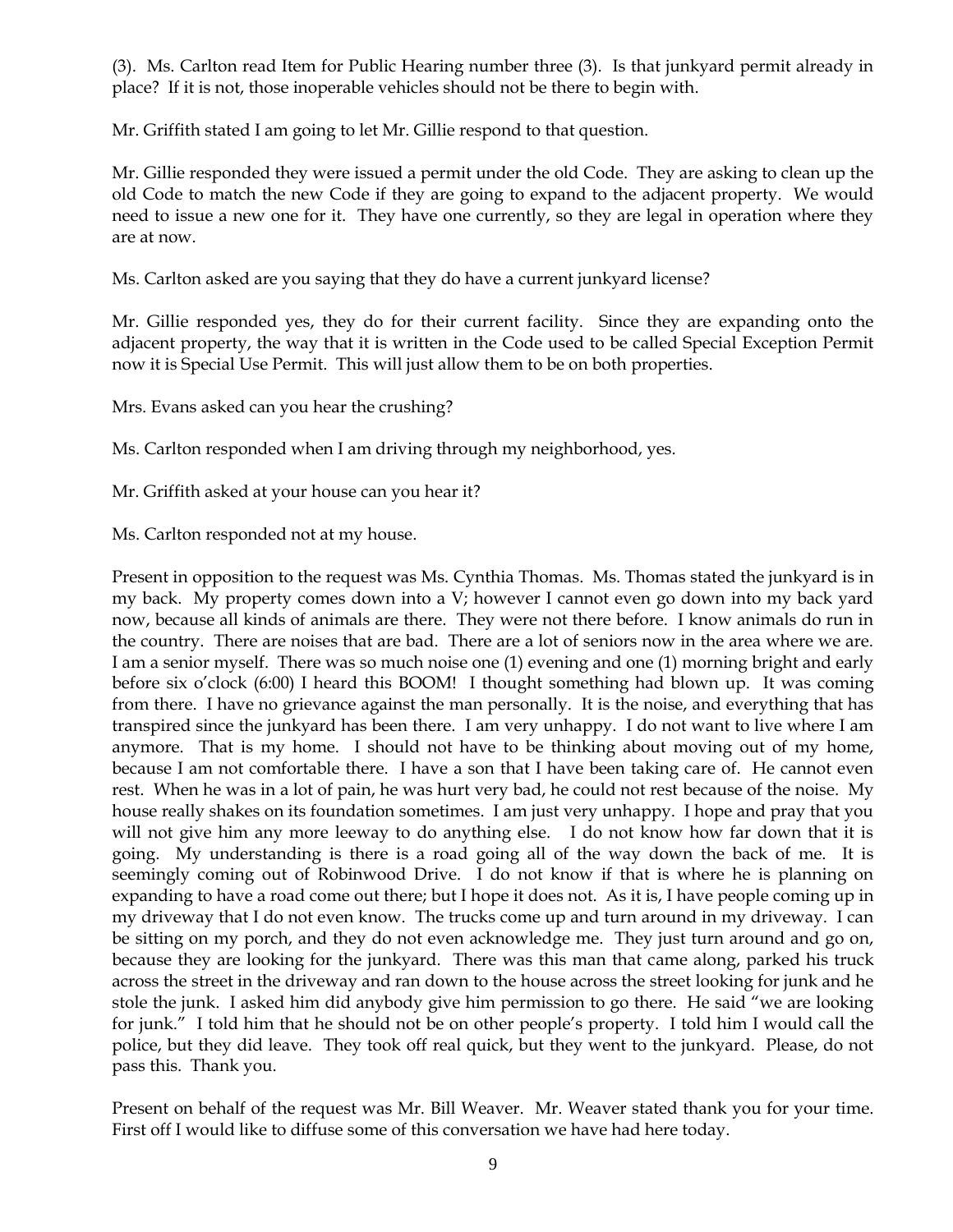Mr. Griffith stated will you please introduce yourself.

Mr. Weaver stated I am Bill Weaver, owner of what was previously Trade Street and now is Auto Cycle, so it is not another company. It is just under a different name. It is the same people that have been there for twelve (12) years. Has staff ever had a complaint in twelve (12) years about Auto Cycle or Trade Street?

Mr. Gillie responded I have received two (2) complaints in twelve (12) years.

Mr. Weaver asked what were they?

Mr. Gillie responded one (1) was tracking mud out onto the road.

Mr. Weaver asked when was that?

Mr. Gillie responded last winter.

Mr. Weaver asked was it during the snow, or bad weather?

Mr. Gillie responded it was during a bad weather event, yes.

Mr. Weaver asked how long did it take us to clean it up?

Mr. Gillie responded my understanding is the next day.

Mr. Weaver stated that is right at the expense of \$4,000 dollars. What was the other complaint?

Mr. Gillie responded I had one (1) complaint that you were accepting materials that you were not supposed to accept, which was unfounded.

Mr. Weaver stated yes, alright that is a good one too. The problem came out of somebody's back yard. We are working today. We start actually in about two (2) weeks. We are going to have what you might want to call a sting operation. We are working hand in hand with the Danville Police and the Pittsylvania County Sheriff's Department at my request. I do not want to go into the details of what we are doing over there; but if it is hot, you better not bring it to us. I want to address the people that are opposed to it to make sure they understand what we are doing. We are proposing to expand behind a residence, which they will reside in until such time they decide not to by our contract. After that, I might even be living in that house. It is absolutely gorgeous. Behind that facility, which is probably going to start about a hundred (100) yards behind the street and maybe seventy-five (75) yards behind the house, we are going to store cars only. We are growing our business. All due respect to these people, but yes there will be more traffic; because we have gone a hundred time of growth since we have been there. We have grown a hundred (100) times in two (2) years. We started a new business, which is the same as what we were doing before. It is called a new hope facility. Because the business had expanded so rapidly, over the last two (2) years, we just came up with a different concept. We are now crushing more vehicles every day. Under the previous agreement with the Special Use Permit, our agreement was that we would never had more than three hundred (300) hulks in our yard at that time. To do that, we have to crush them. A hulk is a car that no longer has value. To us it is parts. We are rotating our yard around, approximately eight hundred (800) vehicles every ninety (90) days or sooner. That is good, but it is bad. It is bad because we cannot realize the money off of the cars in just ninety (90) days. In fact, we do not have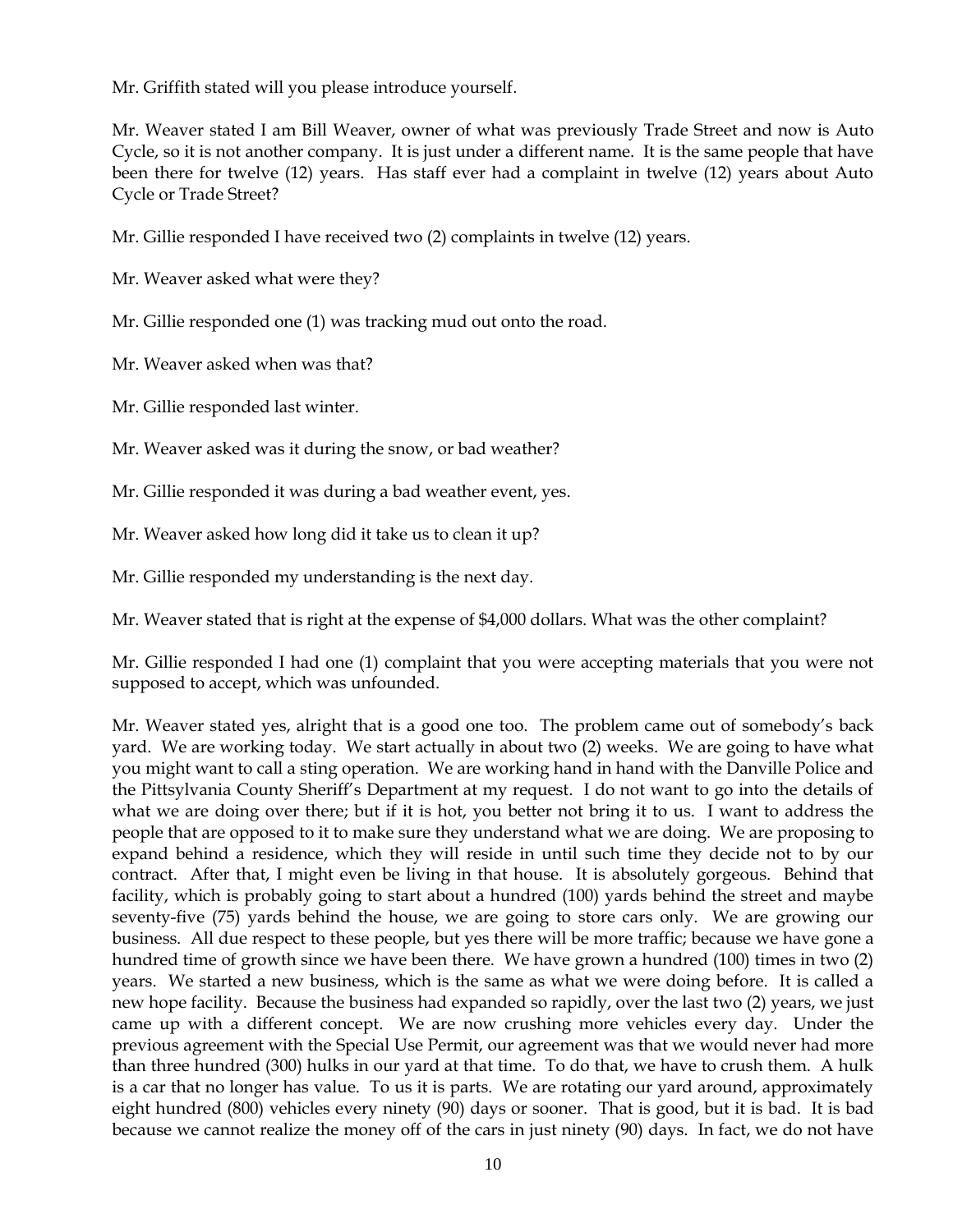three hundred (300) hulks ever. We take the hulks off daily. We ship off approximately two (2) loads a day, which is thirty-two (32) vehicles a day. The trucks that these people are seeing they did not see two (2) years ago. They are there today. We cannot control traffic. We cannot control noise. In our previous agreement with the City, I believe we had operating hours of 8:00 to 5:00. It is a rare day that we are crushing before 8:00, and it is a rarer day that we crush after 5:00. As far as the animals running in the backyard or into the woods, give me any morning and I will take pictures of the deer in the planted food plots that we planted in the back of our eco-friendly facility while the equipment is operating. I will show you literally pictures, video, whatever you want of the deer behind the crushers during the day. You are going to see signs on the front of our building just as soon as they give us the word from the Police Department that we are working closely with the police. We convicted two (2) last week. We are working on five (5) more. They are coming believe me, but we are catching them. I have cut St. James' grass when the City does not. You are required to cut your grass at a certain point. I know the law. We have cut your grass.

Mr. Wimbush asked approximately where have you been cutting it?

Mr. Weaver responded right in front of the fence.

Mr. Wimbush and Mr. Weaver had discussion about the grass cutting.

Mr. Weaver stated let me tell you what else I am doing. This expansion is strictly for the storage of cars. So, for Rosetta that is a good thing. What she is hearing is not tearing up her house. Have you had an engineer look at that house?

Ms. Ferguson responded I do not need one. I am the engineer.

There was discussion about Ms. Ferguson's house.

Mr. Wilson asked is it normal procedure for them to interact with one another?

Mr. Griffith responded no. We would like to ask if you will just conclude your comments, and address those to the Commission.

Mr. Weaver stated the ones that are immediately affected; we can continue to operate by law the way we are operating. We are trying to improve our facility. We need more storage space opposite of Rosetta's house and the other ones down Robinwood. I did have a question of staff. It seems to me that some of these are way further than three hundred (300) feet. We can check that later. Should we be granted the request, we will put the cars behind the house. All it is going to be is storage. It is not going to increase anything else, no noise or anything. In fact, the operation that Rosetta is referring to is in the pictures right there. That is her house. That is the concrete pad. You will see two (2) metal dumpsters right there. When they bring in the light weight aluminum and the non-ferris, which is copper and stuff like that, they put them in those containers. What she is referring to, what she says is shaking her house, is when we bring in the crane. He comes up about once every two (2) days. He pushes it down, and when it is full they haul it off. The truck that comes and gets that has more impact on the ground, believe me. As far as our landscaping, screening, and all of that, I think we are totally up to par. There are no snakes. We found two (2) snakes this year, and they came in on the trucks. They were black snakes, and they were in the truck with the people. There are no weeds in the yard. You cannot see anything from the street. I want it to continue to be what we think is a good neighborhood. I have never heard these complaints before. Nobody has ever come to me other than Rosetta, which was a water issue. We put a fence along that property line. We did not have to do that, but I put up a wood fence. I also put in a ditch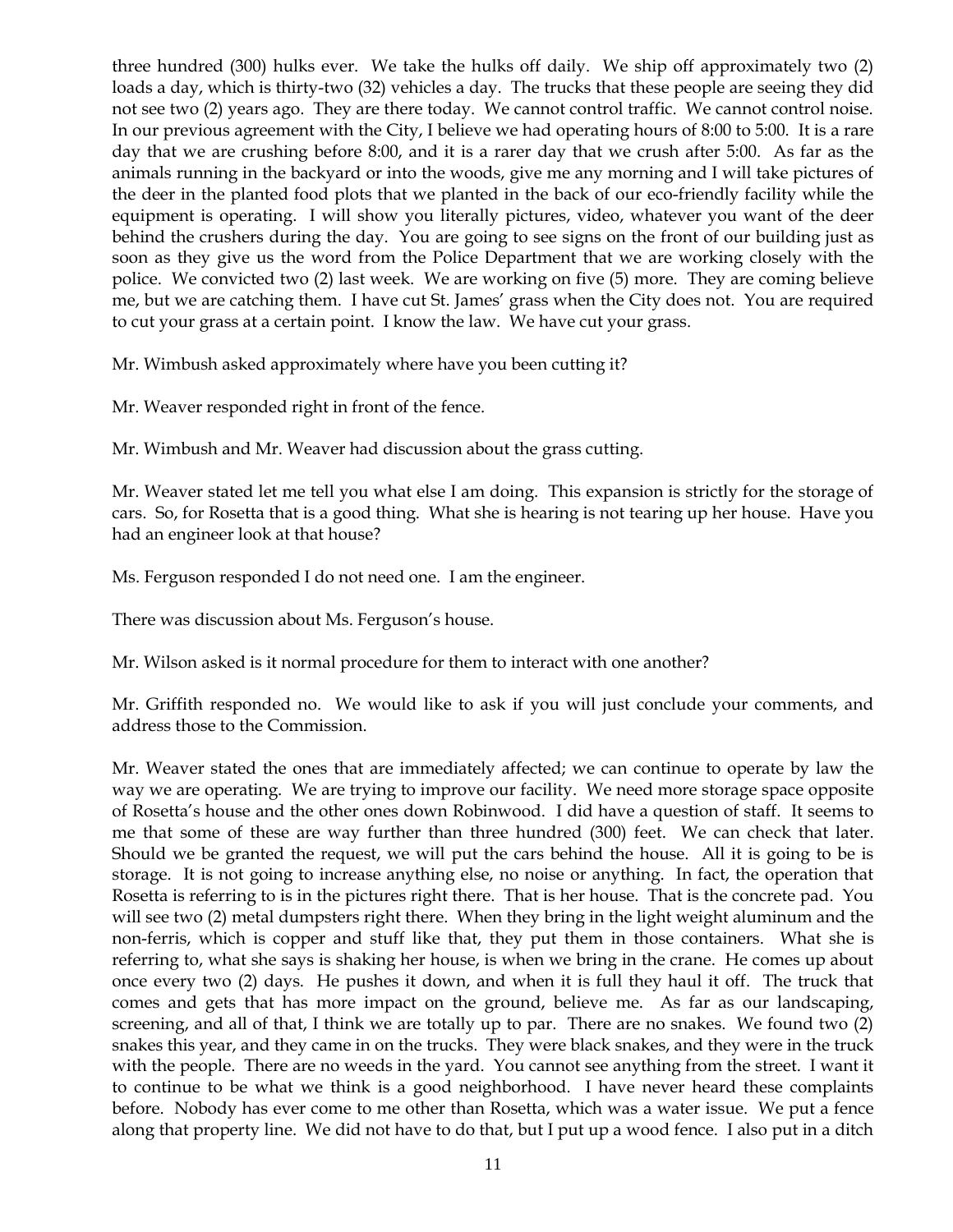that I did not have to do. She has one in her back yard. I also understand that the property right on the other side of the fence, she told me that it is not hers. Thank you very much. Do you have any questions?

Mrs. Evans stated when I rode by yesterday there were two (2) tractor trailer trucks parked in the parking lot.

Mr. Weaver asked were they up against the tree line?

Mrs. Evans responded yes.

Mr. Weaver asked where we border Cornelius' house, right in the driveway?

Mrs. Evans responded correct.

Mr. Weaver stated those are loaded in the evening just before they get off of work, which is about 4:00. They will usually start loading around 3:00. They are parked out there, so the drivers can simply get in them and go. Those are leaving around 7:30 in the morning every day.

Mrs. Evans stated but I guess they were there over the weekend.

Mr. Weaver stated yes.

Mrs. Evans stated you could see them.

Mr. Weaver stated that is a scrap truck that is usually parked in the back.

Mrs. Evans stated it is just in my opinion, needs to be hide in foliage.

Mr. Weaver stated when you see it roll up and down the highway every day; it is not something you have to hide. If that is something you like, and the neighbors like it, we will do it. Somebody has got to tell us if they are not happy. This is the first time hearing this.

Mr. Scearce asked so; I understand that this is not going to increase any noise?

Mr. Weaver responded none.

Mr. Scearce asked it is going to add buffer space?

Mr. Weaver responded definitely. That is what I am hearing. I have got to put trees in there.

Mr. Scearce asked is that my understanding, that by adding the additional lot it will increase the buffer?

Mr. Gillie responded they will have to provide additional buffer on the west side of the property.

Mr. Weaver stated I talked with Renee and there is a couple different ways, and I will get on that later. I am willing to put in Arborvitae or Leyland Cypress or Cryptomeria down the entire line wherever you want them. They are evergreen. We have had problems with Leyland Cypress dying.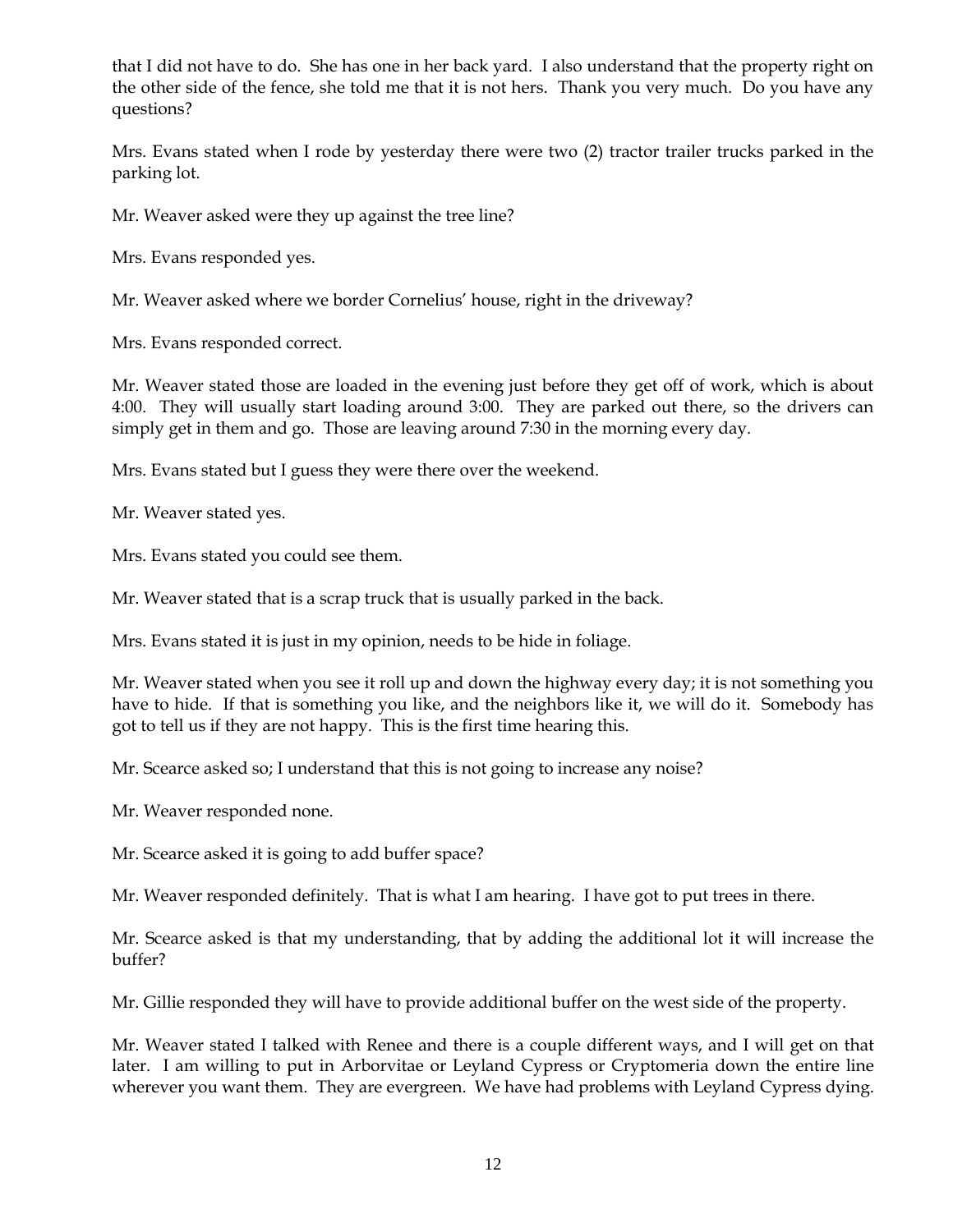Mr. Wilson asked someone asked if you had access or had any plans to access the rear of your property?

Mr. Weaver responded absolutely.

Mr. Wilson asked do you own property back there?

Mr. Weaver responded no, sir. We do not want to go back there. There is a creek, which means a bridge etc. and environmental issues. Everything will come off of Halifax. There was some opposition that you saw about traffic. Bermuda has only been a three (3) street. I have never seen a scrap truck come off through Bermuda to find their way into our facility. Traffic comes in on 729, Airport, and some on Crestview. I encourage all of the neighbors to see me if they ever have any problems.

Present in opposition to the request was Ms. Connie Barksdale. Ms. Barksdale stated I grew up in the neighborhood as well. I want to state my opposition because until that place became the business that it is now, we were able to live in the neighborhood peacefully. We had lawn furniture at my parent's house for over thirty (30) years. Nobody has bothered it until this place came. Someone stole our lawn furniture and took it down to the auto recycling place. We called the police and they took a police report. We went down to this auto recycling place to do our own investigation, and yes it was turned into their place. They did not have a record of who turned it in. My parents' furniture was stolen and taken to the auto recycling place, but they had no record of who brought it in. As far as the noise level, the noise is atrocious. It is on all day, the crushing. You cannot hang your clothes on the line for the dust. They had this promotion where you pull it, tow it, bring it in, and cash and carry. Traffic was backed up for miles and miles. People were gathering what they could to take it to their place to get money for the scrap metal. It is just a problem for the neighborhood. We do not want that in our neighborhood, because it is no value to us as a community. I too can feel the shaking in my parents' house. It is no good for any of our community. It is just like an eye sore: the traffic, the noise early in the morning, late at night the noise is going on, the school children are affected by it too; school buses have to wait because of the tractor trailers, cars coming in and out, the dust, the red dirt from that place. That is all I have to say. I just want it removed from the neighborhood, because it is atrocious and it has no value to the community. It is decreasing the property of the land owners.

Mr. Jennings stated I have a question for Mr. Deshazor. My question to you is, of course you said that you are a builder, contractor, and what not, if he has got this kind of business going on now, which we can do nothing about, how is the expansion going to hurt when he is only going to use the space for storage. Of course there is a buffer zone tied with this as well. Does that make any difference to you as a community person?

Mr. Deshazor responded to me it does make a difference and even with his comments on how the business has increased. As the business increases, the problems of an industrial site being in a residential area are going to increase. Yes, it has put me to a halt. I do not think that I will be able to build those other houses with that there. Yes, I do see that as it increases, the problems are going to increase.

Mr. Jennings asked can you see it decreasing problems?

Mr. Deshazor responded yes, if he can do something about the noise, the vibration of the houses that I am talking about. Yes you can see it from a location right on Robinwood Drive. During the fall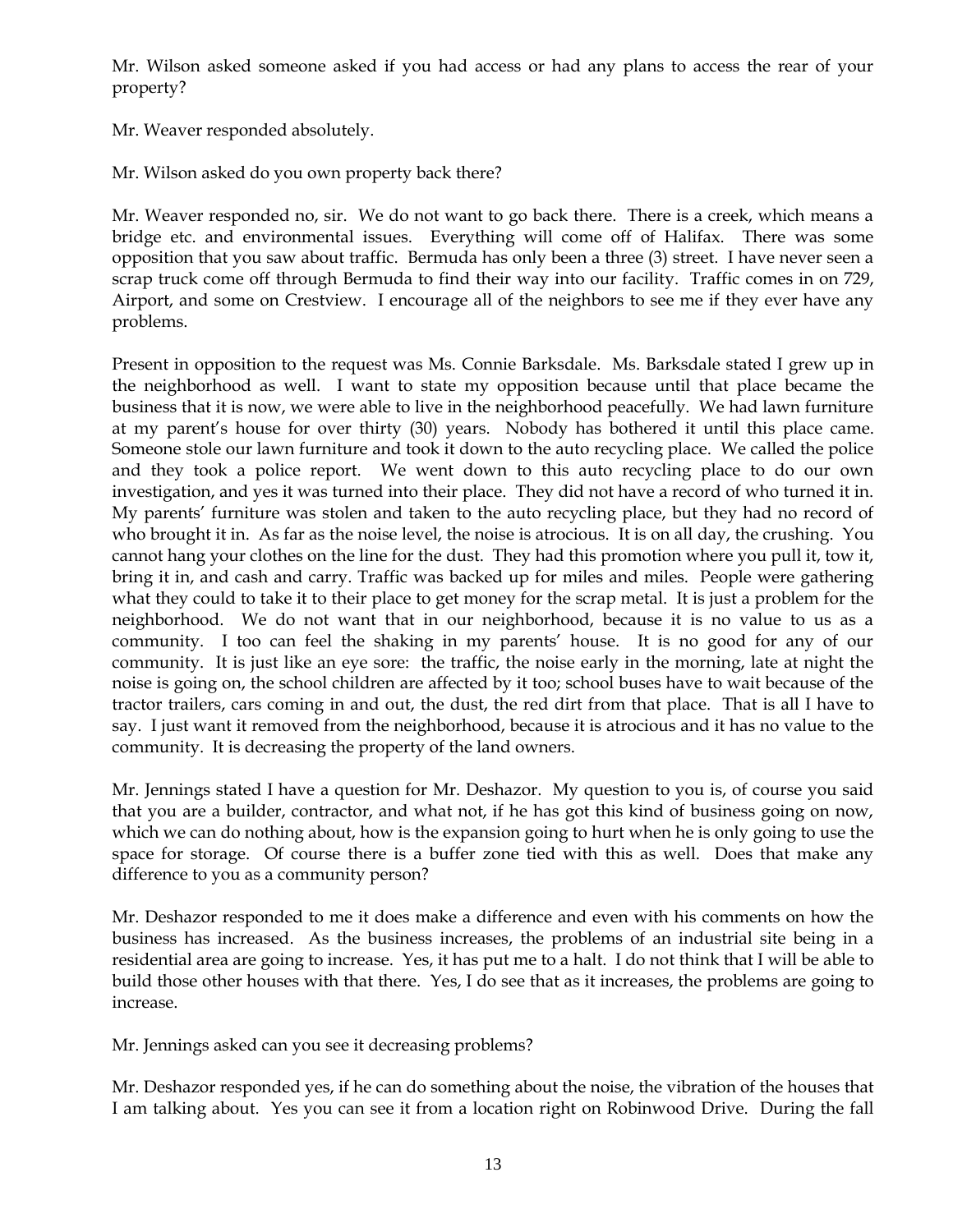you can see most of the cars. You can see the operation from my dining room table. Is it going to increase? Yes.

Mr. Jennings asked the fence that is being proposed to go around the property, what is that of?

Mr. Gillie responded it is up to us to decide upon. Usually it is an eight (8) foot tall solid wood fence similar to what they have now. They could use a metal material, but it has to be solid. It cannot be a slatted chain link fence that you can see through.

Mr. Jennings asked you cannot see through it?

Mr. Gillie responded you cannot. It has to be a solid fence. It cannot be a chain link fence that has the slats placed inside the chain link. It has to be some solid material either board on board wood or solid metal type.

Mr. Deshazor asked what about these cedar trees type of fence?

Mr. Gillie responded it can be treated wood as long as it is board to board, not a staggered board system that has slats in between it.

Mr. Deshazor stated no, I am talking about the evergreen trees.

Mr. Gillie stated oh, the trees. We have a list of trees that are approved. I cannot say it is going to be a cedar, because we have a long list of different materials that can be used on the landscaping. I think he mentioned a few that he could use that are on our list, but there are additional ones.

Mr. Deshazor stated the owner has invited us to speak with him outside of this building. I will as a business person, speak with him about some of my concerns. What we are concerned with here, what is your concern; the expansion I think is going to be a problem. We do not want that.

Mr. Wilson asked if you all are willing to talk with one another, is there any imaginable way of coming with a meeting of the minds apart from us?

Mr. Deshazor responded I would hope, because if it is nothing that we can do to change what has already been done; we definitely need to have a meeting of the minds.

Mr. Wilson stated one of the things that seems clear to me is that we cannot change what has already been done. That is in place. We are really talking about the expansion.

Mr. Deshazor stated the special use permit issued some years ago is a question that I will ask Mr. Gillie.

Mr. Gillie stated here are the minutes from where it was approved before. It was allowed back then. I have a copy if anyone would like to see them.

Mr. Deshazor asked do you have a copy for everyone?

Mr. Gillie responded not for everyone, but I do have a copy in case anyone wants to see what was approved before.

Mr. Deshazor asked can I keep this?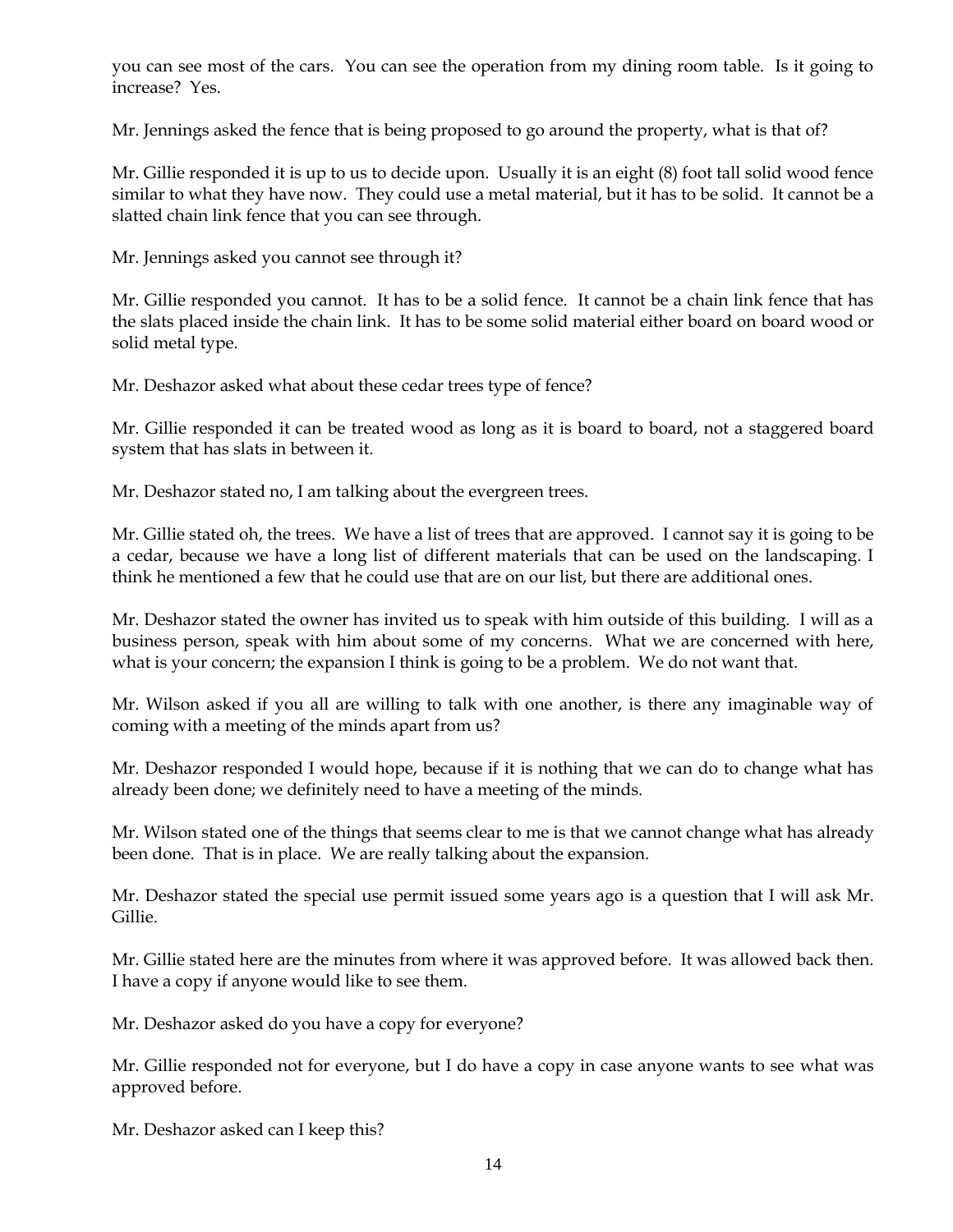Mr. Gillie responded yes, I can make more.

Mr. Jennings asked regarding the complaints that the community have, do you see anything else that you can do to quiet those complaints?

Mr. Weaver responded the closest complaint is Rosetta that resides next door. Those containers that she hears being loaded are loaded by hand, but they are mashed down with a crane. Our plan, which will be implemented within three (3) or four (4) weeks, we are pouring a concrete slab in the back and those containers are going in the back. The area where the noise is coming from is behind her house. We are taking those containers from that point and putting them behind the building. You will not see them anymore, and you will not hear them anymore. As far as cracks, I cannot speak to all of that. I plan includes coming up behind Stanley Cornelius' home. There will be a new parking area for our "you pull it facility." This is growing rapidly, which puts a lot of cars out in the parking lot never in the street. For the lady who said she could see cars, that was a whole lot of exaggeration. When we had "you pull it" we had six hundred (600) people coming a day. I talked to the Barretor's who own the piece of property across the street, which I maintain. They allowed us on four (4) occasions when we had these special events to park the cars there. There is never a car in the road. I am talking about backed out in the road like you see at Hayes', Don's and places like that. There is no problem staging. What I am hearing about the cars backed out into the street, and down the street, buses cannot go to school, come out and see at my next open house and you will see what I am talking about.

Mr. Jennings asked is there anything that you can do about the noise?

Mr. Weaver responded the hours of operation, which they say they are hearing at 8:00 o'clock at night, we do not work in that environment at night. We cannot see. We have to see what we are doing. As far as the noise, I do not know. Ms. Blair was out there the other day. We had a comment about it sounding like a war zone. I told her to listen as we were at total operating capacity. I think she was there about 11:00 or 11:30, so ask her about the noise. I am obviously bias.

Close the Public Hearing.

Mrs. Evans asked would this be considered spot zoning?

Mr. Gillie responded no, the current facility is already zoned I-M Industrial Manufacturing. We have that zoning in place. Expanding it would not be considered spot zoning.

Mrs. Evans asked Ms. Blair was there a lot of noise when you were there? Did you hear the noise?

Ms. Blair responded when I was there, they were recycling. I guess the aluminum cans recycling is where we stood. You can hear the cans, yes. I did not hear the crushing, and that type of thing that I know others have stated. I did not hear that.

Mr. Weaver stated that is something that we can do. We can move that can machine.

Mr. Griffith stated as a comment, one thing we ought to keep in mind is that the request that we have: the Rezoning application and the two (2) Special Use Permits has nothing to do with limiting the current operation of the business, moving the current business, putting Mr. Weaver out of business, or requiring him to move to another location. The business is there. What he is asking to do based on this is to rezone one (1) piece of property to be consolidated with his current property.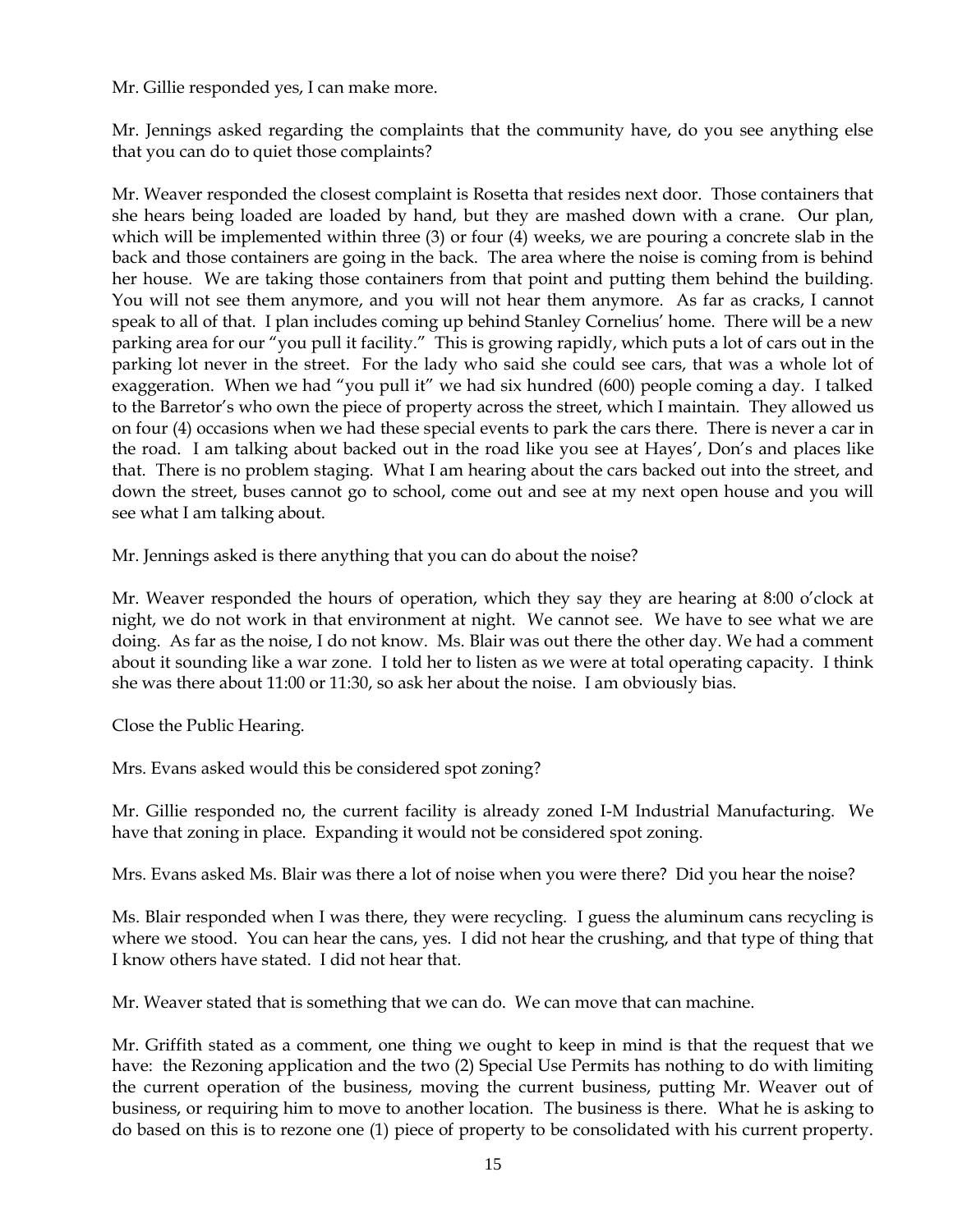The Special Use Permit is to increase what he currently has is my understanding. Is that correct Mr. Gillie?

Mr. Gillie responded that is correct.

Mr. Griffith stated it is not going to change the operation.

Mr. Wilson asked if we give approval to this, is there any reason once we do all three (3), let's say we do all three (3), for them not to be able to crush on what now is being designated as just storage? Are there actual limitations in our approval? Could it be moved over there just because it is a joint property now? In other words, could things be moved around in that property freely now?

Mr. Gillie responded there could be limits placed on that. In the issuance of any Special Use Permit, Planning Commission can place any conditions that they deem necessary to protect the interest of the public. That is why you see we have recommended conditions, hours of operation, and a few other things regarding landscaping. Planning Commission could add an additional condition that the western portion of the property, the western hundred (100) feet, two hundred (200) feet, three hundred (300) feet, whatever you decided upon not be used for that area. It keeps the operation currently only on the property he already has. Once he consolidates, it becomes one (1) large piece of property. Without the condition he would be free to move around within the lines of that property. That is a condition that you could put on it. The rezoning itself, we cannot put conditions on. It has to be offered from the applicant, but the special use permit is the point where you can put conditions on it.

Mr. Wilson asked currently, as it is worded that is not in there?

Mr. Gillie responded we did not put that as a condition, no.

Mr. Wilson stated one thing that came up was about the Comprehensive Plan and the 2020 vision for the area. What is the long term plan for this area? I am just curious. We have already pointed out that Halifax Road is quite challenging.

Mr. Gillie responded she read from page 53 of the Comprehensive Plan. There are other portions within that section that talk about other uses for that area. One of them was in upwards of a million square feet of economic development expansion, which is what this would be. Mr. Gillie read the uses recognized on page 21. Mr. Gillie stated this type of use is recognized in that zoning district in that area. Halifax Road as the plan says is a mixture of things. We have got residential, we have got mobile homes, potential sites for future churches, and you have a little bit of everything. It is an area that was annexed into the City back in the eighties (80's). The plan does call for continued residential growth. It also recognizes the industrial areas that are there and that they are allowed to expand. That is where that recommendation is on certain uses. It could go there in upwards of a million square feet of potential for that. He is not asking for a physical footprint expansion, but he is asking for a site expansion, which in our opinion, does apply to what that planning area calls for.

Mr. Wilson asked what happens here if you are still uncertain? Is there a way to go and assess this more?

Mr. Griffith responded it could be tabled if there is a motion, a second, and they vote to table it.

Mr. Gillie stated Planning Commission has ninety (90) days to act on a request. Based on the time that this was submitted, we are running out of time for Planning Commission to take action. The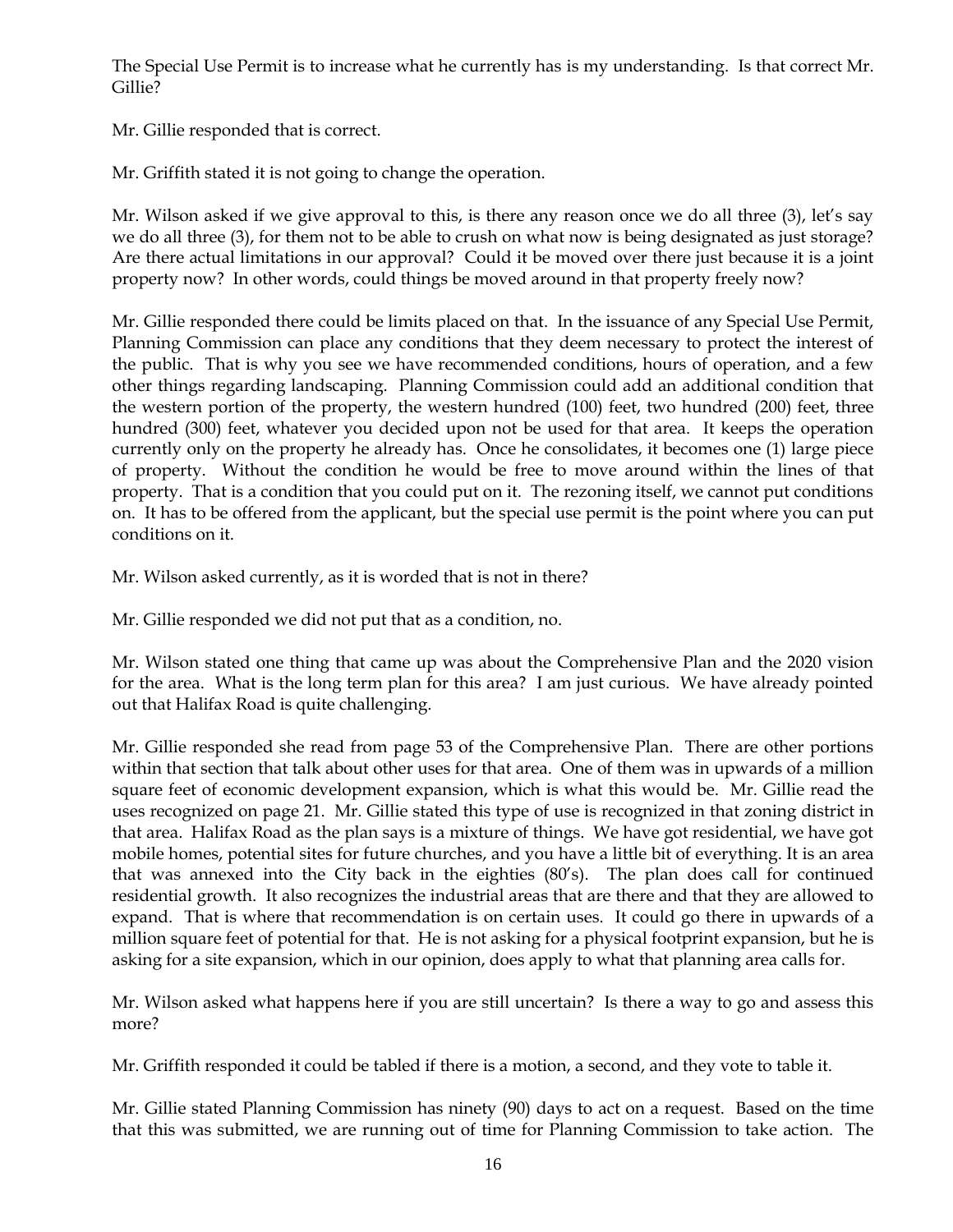applicant can ask for it to be tabled. The applicant can table it in effect of perpetuity. That is where it can be tabled, tabled, and tabled. Planning Commission is required statutorily to make a recommendation to City Council one way or another within a ninety (90) day time frame. You would not be able to table it at this meeting, and still have it come back and still be within those ninety (90) days according to my calculations. If the applicant is willing to do that, then it is fine. I do not believe that you can just table this. It has to be one way or another. If you fail to take action, it is an automatic recommendation of approval from Planning Commission for failure to take action.

Mr. Laramore stated Mr. Weaver is proposing to add this additional land, so whatever he does will be further away from everybody. It is further away from Robinwood and everybody who has addressed a problem. I would hesitate to limit what he can do back in the back corner. That really does not have much to do with what we are doing here today. It does look like he is expanding and going away from the population.

**Mr. Scearce made a motion to approve Rezoning Application PLRZ20110000250 with conditions per staff. Mr. Jennings seconded the motion. The motion was approved by a 6-0 vote.** 

**Mr. Scearce made a motion to approve Special Use Permit Application PLSUP20110000293 with conditions per staff. Mr. Laramore seconded the motion. The motion was approved by a 5-1 vote (Mr. Jennings voted in opposition).** 

**Mr. Scearce made a motion to approve Special Use Permit Application PLSUP20110000294 with conditions per staff. Mr. Laramore seconded the motion. The motion was approved by a 5-1 vote (Mr. Jennings voted in opposition).** 

Mr. Scearce stated I would recommend to the applicant that when he goes to City Council to maybe have some thoughts in your mind that you could suggest about anything that may be done to reduce the noise. I realize that is not our issue today. I understand and feel there concern, although that is not really what we are here about. If there is anything that you can do, I would just pass that on to City Council.

Mr. Weaver stated thank you very much. If anybody has any concerns, come see me and I will do my best to address them.

*4. Rezoning Application PLRZ20110000283, filed by Edwards Commercial Properties, LLC, requesting to rezone from N-C, Neighborhood Commercial to HR-C, Highway Retail Commercial, 0.22 acres at 715 Park Avenue, otherwise known as Grid 0715, Block 011, Parcel 000016 of the City of Danville, Virginia, Zoning District Map. The applicant is requesting to rezone in anticipation of a retail operation.*

Miss Scolpini read the Staff Report. Twenty-five (25) notices were mailed to surrounding property owners within three hundred (300) feet of the subject property. Three (3) respondents were unopposed to the request; zero (0) were opposed to the request.

Open the Public Hearing.

Present on behalf of the request was Attorney Robert Whitt. Mr. Whitt stated I am here on behalf of the owner Edwards Commercial Properties, LLC. I will give you a little bit of background about this. My client is a commercial airplane pilot. He is pretty much gone all of the time. The people of TLC approached him about using this property for their business. The City deems it retail. It is really a showroom. It is a place where people can go in and look at tile. They do not carry anything out of the building. They go in and look at it. If they do the job, then they go and they put the tile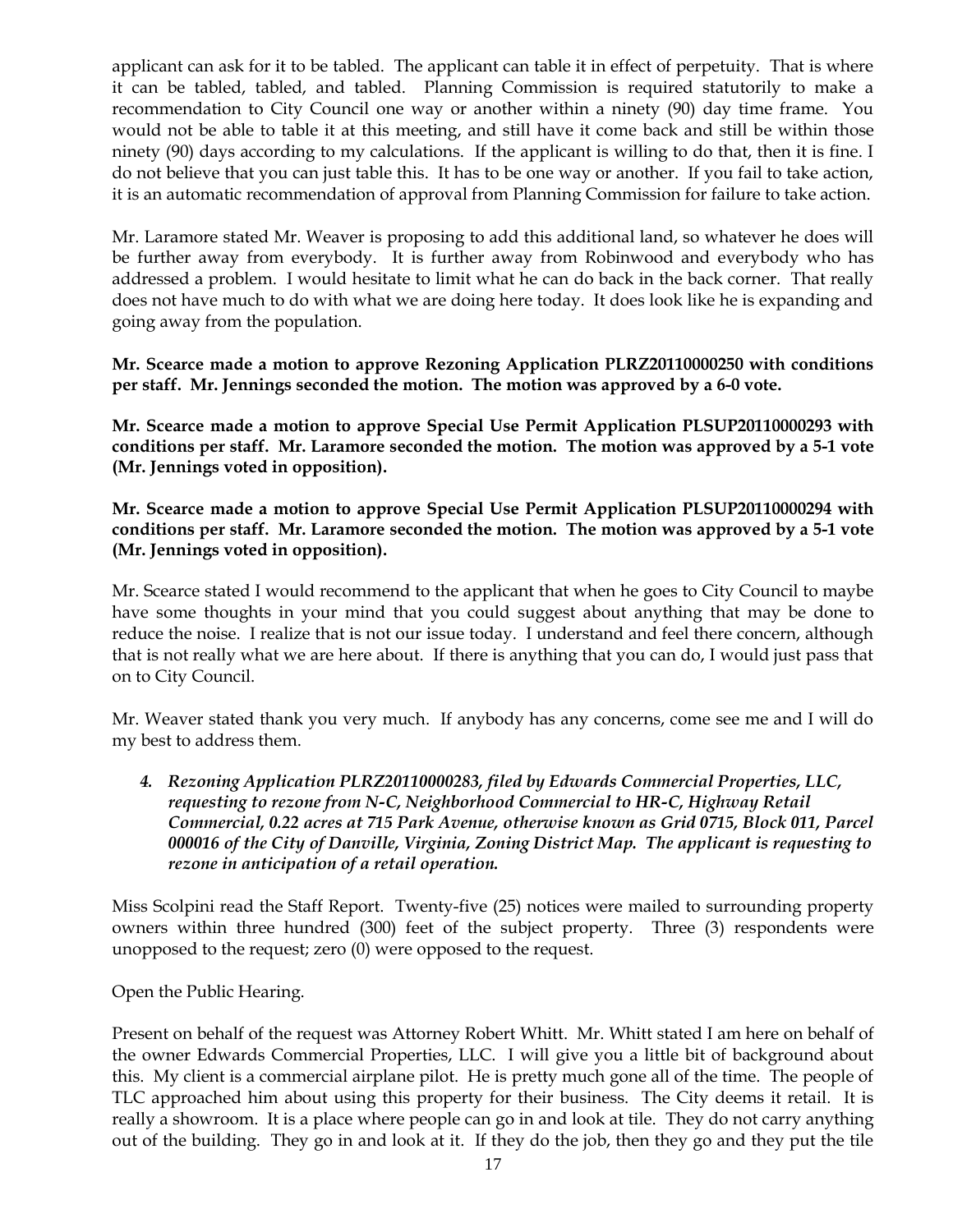in. The City considers that retail. They say that it does not conform to the zoning. Mr. Jones basically told these folks to get the building up to speed, you do what you need to do to make it happen. He has not charged them any rent during this time that they have been doing work. Unfortunately, he got some bad advice about overlooking some of this stuff. Basically all of these issues they are talking about are not his fault. He basically put it up to the tenant to do what they needed to do to be able to move in there. Yes, they did a lot of things they were not supposed to. Mr. Edwards thought someone was kind of looking over his back and they were not. The sign has been taken down. As far as the structural things, he lined up a contractor last week and they will begin very soon. Those issues will be taken care of regardless of what happens here today. That is really a side issue as far as what we are talking about today. Everyone is very familiar with where this property is. It used to be the Triangle Cleaners. It is right there on the corner of Park Avenue and Westover Drive. God's Storehouse is right across the street. Goodman's Rentals is just up the street. I guess there is a difference in whether you rent something to somebody or whether you sell it to them as to whether it is retail or not. They have got a ton of stuff out there. As Mr. Edwards said that whole area, as you look back, this was a commercial area of Park Avenue and Westover at one time. You had the cleaners, the restaurant, and I think there was one (1) other business there as well. I realize the opposition from the City being that it appears to be spot zoning. I am not a genius when it comes to this stuff, but it seems to me that what they are proposing to use the property for is certainly not going to have any impact on that area particularly from a traffic standpoint or anything of that nature. It is a retail area. It is a commercial area now. It has three (3) different zones within three hundred (300) yards of the place. I am open to any suggestions the City might have or that this Commission has as to other ways of getting around this, if they feel that this is spot zoning that would be inappropriate, for this man to be able to use this building in that community out there. If you go a hundred (100) yards, you have Piedmont Drive and all of that stuff there. It is not like the City is not expanding commercial out there. It is kind of like this Halifax Road situation. There is a whole lot of stuff out there. It is a little bit of everything. It is not going to change. That is my take on it. I will glad to answer any questions that I can.

Mr. Scearce stated I know we cannot zone it Highway Retail Commercial (HR-C), because that would be spot zoning. There is nothing anywhere around it HR-C. Is there some way that it could fit into the Neighborhood Commercial (N-C) and operate with what they are going to do, show tile samples?

Mr. Gillie responded not to show tile samples and the way that is set up. That does not meet our definition. There are twelve (12) uses permitted by right in Neighborhood Commercial. Mr. Gillie read the permitted uses. All we would suggest is that he market to a different clientele than the one (1) he had. There are plenty of other uses that could go into this facility as it is zoned now.

Mr. Scearce asked what about the rental place? Is that grandfathered or something?

Mr. Gillie responded yes.

Mr. Griffith stated that is what I was going to ask you. The other pieces of property have different types of supposedly retail or semi-retail businesses that are already there.

Mr. Gillie stated correct.

Mr. Griffith stated I mean there is a gas station, a convenience store, and across the street is the Sunrise Market with several retail stores in there.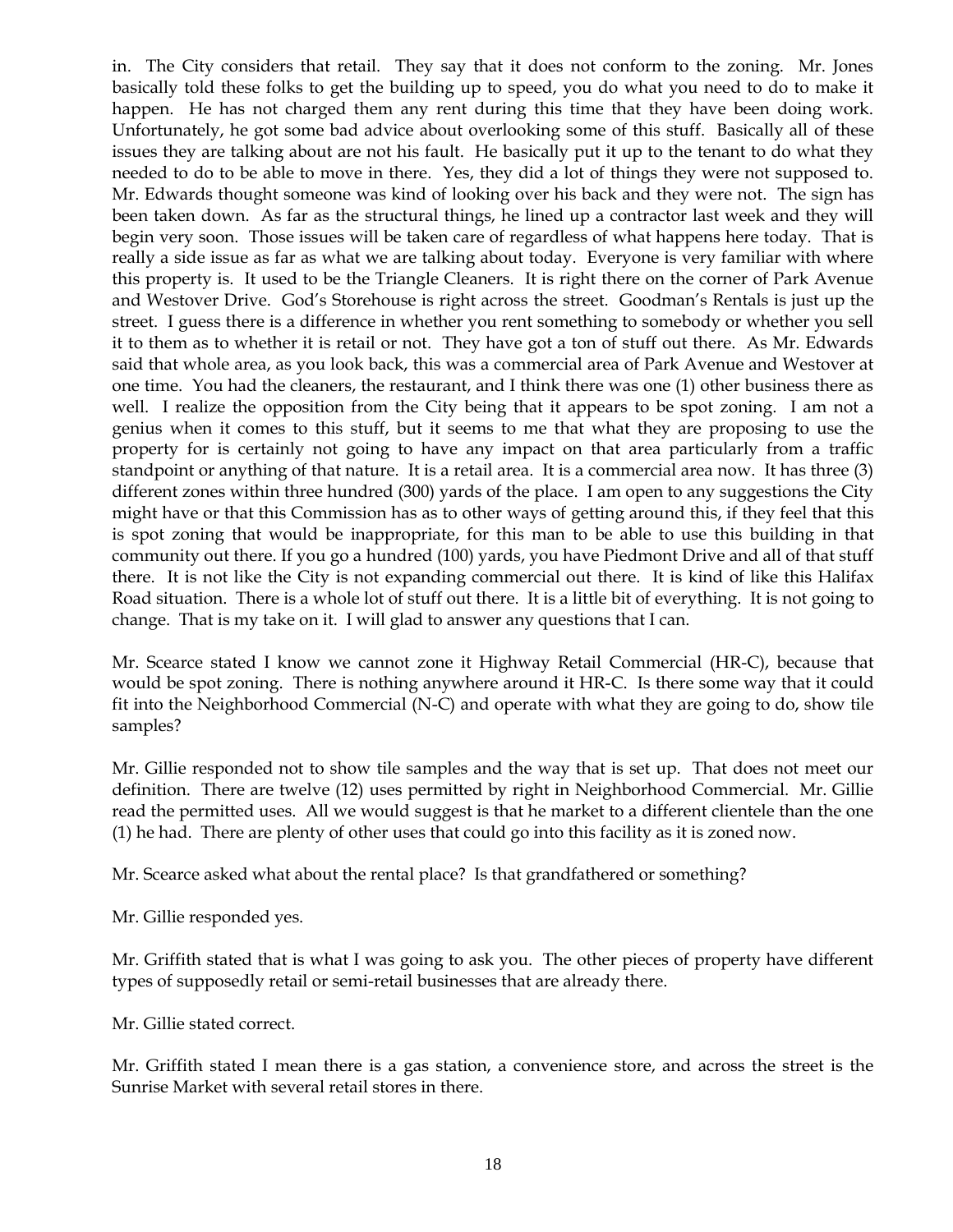Mr. Gillie stated the convenience store itself is the one (1) retail type facility that can go in an N-C district. The rest of retail sales does not fall under what is allowed in that district. You can have a convenience store. You can have a gas station with a special use permit with City Council and Planning Commission approval on that. There are a multitude of uses that can go into that facility. The use that he wanted to put in there did not work, but they went in anyway. Our recommendation is that they can try and rezone the property to see if they will allow that or to find a use that does work in that facility. Again it has been various commercial uses. I am not saying no, it cannot be commercial period. I am just saying that it cannot be the commercial that they are asking for.

Mrs. Evans asked how do you define Waterloo Music that used to be in that same area?

Mr. Gillie responded Waterloo was legal nonconforming. It was retail sales in the strip center, but it was not zoned for it. Now that it is closed they would have two (2) years to put a similar operation in that facility. After that time frame they would have to go in with something that would meet the requirements.

Mrs. Evans asked so, this company could go in there?

Mr. Gillie responded they could move across the street and go in Waterloo's facility, yes.

Mrs. Evans asked and that would be ok?

Mr. Gillie responded that would be ok to them. It would not be ok to his client. From a City zoning perspective, yes it would be ok.

Mr. Scearce asked is there any, I know in your mind you are the driving force in this, do you think that there would be any opening to expand the uses within the Neighborhood Commercial for situations like this? I think about Keister's down the road. That is probably a similar situation.

Mr. Gillie responded that is something that Planning Commission could recommend; a modification to the Zoning Code if that is something you feel is necessary and want staff to look into. Make that recommendation and we can go back and study that. When we initially devised the Zoning Code it was not something that we considered. We have, and I will admit this, a number of cases that have asked for this type of thing. As it stands right now, we do not have that flexibility to say yes or no.

Mr. Scearce stated I understand the Neighborhood Commercial intent. We have probably had four (4) cases like this. There may be others, but they do not come to mind right of way. Could we do something where we can still have some kind of control over it? What is your recommendation? Can we go with a special use permit on some additional items?

Mr. Gillie responded the old C-1 district, and I am aging myself here, had a limitation on square footage. That was kind of one (1) of the triggers. They would allow certain retail if the facility was under a certain square footage. If it was something that Planning Commission was interested in, and you had us look at it; I could almost guarantee you that my recommendation would be that if we allowed it, it would be very small retail, maybe no more than one (1) or two (2) per strip center and limited to a certain number of square feet. The questions on retail are if you get someone who turns over a lot of parking spaces. These small centers do not have that. This facility has very limited parking. Having someone like Waterloo having a lot of cars potentially coming in and out of it, it would have been a problem. If we are going to think about allowing retail in Neighborhood Commercial areas that is some of the things that we would look at. We are not adamantly opposed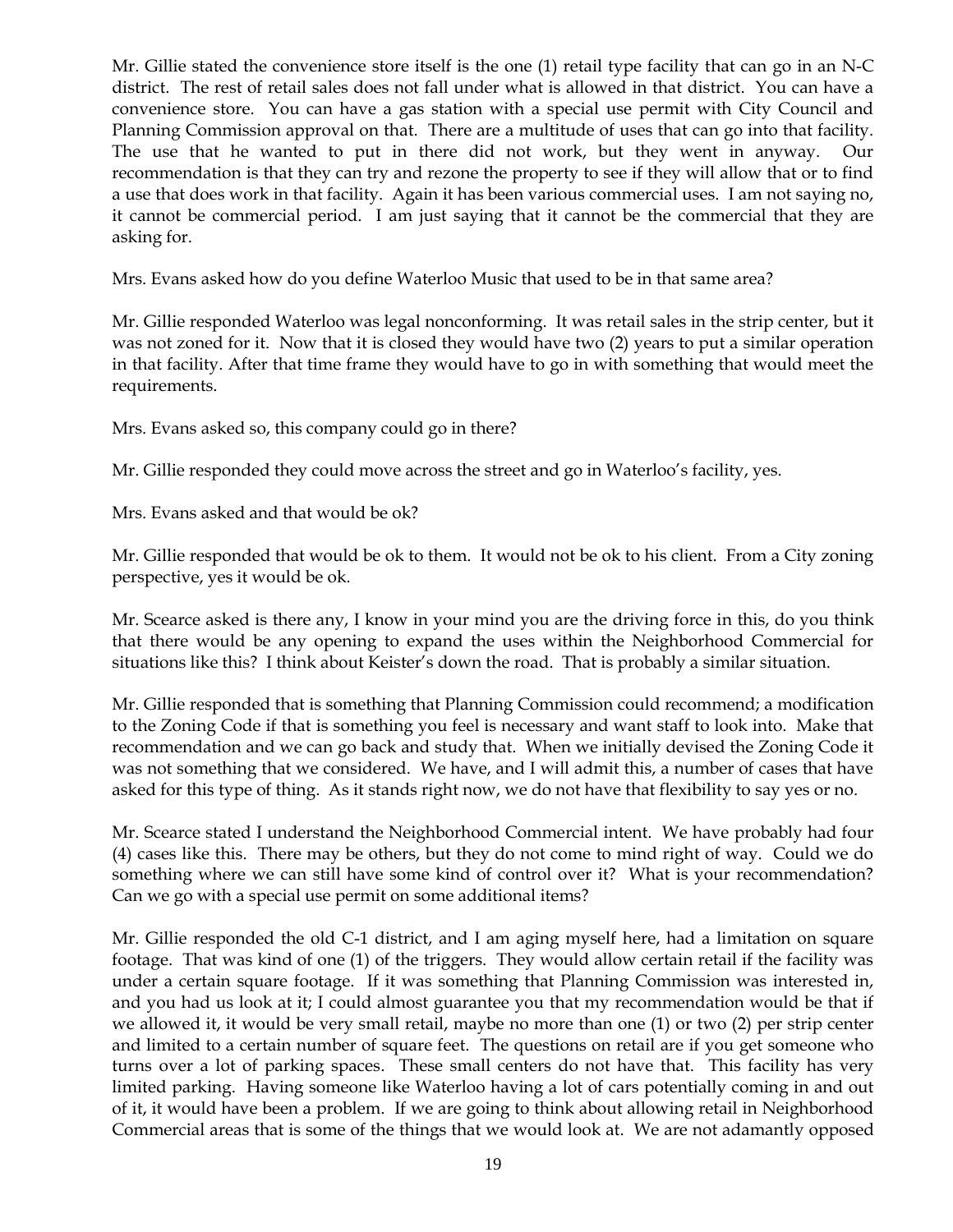to it if that is your question. We just have not went that route, because it is not in the Code now, we have other areas for it, and that is where we have focused up until this point.

Mr. Scearce stated uses like this particular one are not going to have a lot of traffic.

Mr. Gillie stated I do not think they would have a lot.

Mr. Griffith stated Mr. Whitt I do not know, because of coarse you are representing the owner and not the tenant. My understanding is that TLH Tile is a contractor. Don't they have a contractor's license? I thought they were a contractor.

Mr. Gillie responded they are an interesting hybrid according to the Zoning Code. One (1), they are a contractor in that they do the service. You also have facilities that have show rooms. Technically you could consider Lowe's as a contractor because when you go into Lowe's you are going in to buy sinks and other things. You can also have them install the product.

Mr. Griffith stated TLH installs what they sell. I mean you go in there and if they have what you want, they come and install it. They are not selling retail. You do not go in and go out with a grocery bag full of items.

Mr. Gillie stated our understanding is that you could go into the facility purchase them and install them yourself, or you could go in and have them do it. That became the retail if you walked in and out with it. Contractor's offices are not permitted within the N-C district either. They had it coming and going. The option based on what Mr. Scearce said with the rezoning, staff's recommendation is to deny. This case has to go forward or has to be withdrawn. Planning Commission could recommend that we look at a Code change. You could do that today and that would come back next month with staff's recommendation of possibly amending the Zoning Code. That may or may not take care of his client's needs based on what we are going to do. Our recommendation is probably going to be if we allow it, it is going to be limited in square footage. That may fit what he is looking for and be a cleaner way to do this and not be spot zoning.

Mr. Scearce stated I definitely want to do that whether it helps this case or not. I think it is something that we need to look at for the overall plan. It may help. Are you saying to follow the right order of events, that we cannot rezone this Highway Retail Commercial. Should we table it and make him reapply or change their application?

Mr. Gillie responded you could table this request, and next month we come back with possible Code changes if that is your recommendation for staff to look at. They could review those during the same period that we are going through that to see if that meets their needs in what they are asking for. They could then withdraw their rezoning request. If the rezoning request is denied, they cannot come back with a similar request for a year. You are stating that you cannot support recommending it. We do not know what City Council would do. They usually follow your recommendations. It may be cleaner for him to wait especially if his plan is not in a huge rush to get this done to see what staff can come up with, and then proceed on with his case. That would give you ninety (90) days externally to do this. We are well within the ninety (90) day period. It would not trigger any immediate action.

Mr. Scearce stated I would like to make that motion. I think that is the fair thing to do. It gives us a chance to look at the Code change. If this tenant stays there or goes, this owner is going to want to know what other uses he can put there that he cannot do now. I would like to make that motion that we table this item on the agenda and ask staff to look into a Code change.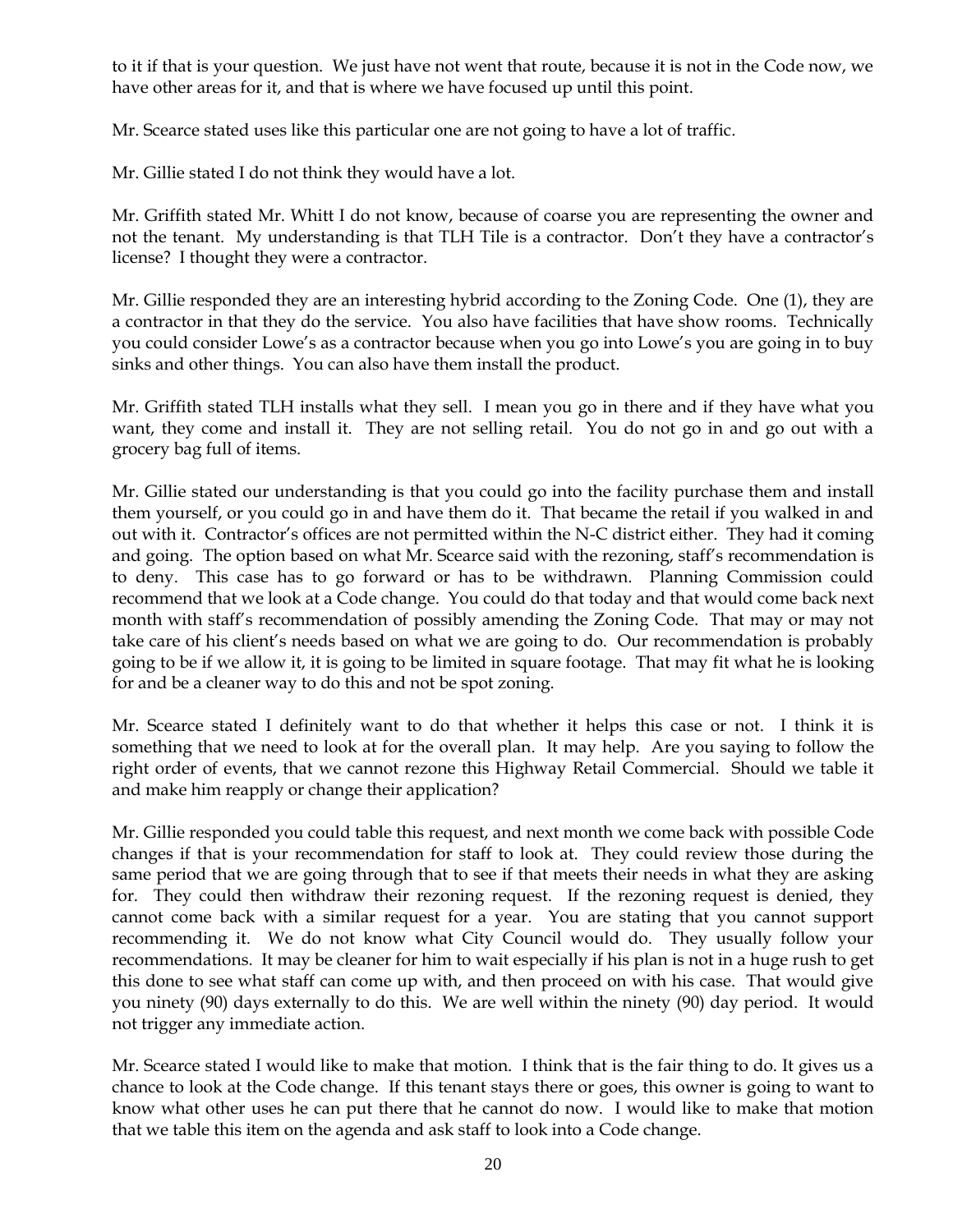Mr. Whitfield stated it might be cleaner to do them in separate motions. Do the recommendation for a Code change, have that voted on; and then if you are looking at a motion to table then do that next.

Mr. Whitt asked do I need to make the request that this be tabled?

Mr. Griffith responded you may do so.

Mr. Whitt stated I will be quiet until you all get that first one done.

Mr. Griffith stated the first thing we need to do if you would like to request that to be tabled, again we need to close the public hearing.

Mr. Whitt stated I would request that it would be tabled at this point.

Close the Public Hearing.

Mr. Griffith stated at the request of the applicant, the request has been tabled.

Mr. Whitfield stated it still needs to be voted on.

**Mr. Scearce made a motion to table Rezoning Application PLRZ20110000283 per the applicant's request. Mr. Jennings seconded the motion. The motion was approved by a 6-0 vote.** 

**Mr. Scearce made a motion to expand the Neighborhood Commercial District uses. Mrs. Evans seconded the motion. The motion was approved by a 6-0 vote.**

- *5. Rezoning Application PLRZ20110000284, filed by Robert T. Marshall, requesting to rezone from HR-C, Highway Retail Commercial to A-R, Attached Residential, approximately 0.44 acres of a 4.7 acre tract fronting on College Park Drive and South Main Street, otherwise known as Grid 1620, Block 001, Parcel 000002.00 of the City of Danville, Virginia, Zoning District Map. The applicant is proposing to construct attached single-family dwellings for sale along College Park Drive.*
- *6. Special Use Permit Application PLSUP20110000292, filed by Robert T. Marshall, requesting a Special Use Permit to allow for a waiver of the minimum district size in accordance with Article 3.F; Section C, Item 18 of the Code of the City of Danville, Virginia, 1986, as amended, on approximately 0.44 acres of a 4.7 acre tract fronting on College Park Drive and South Main Street, otherwise known as Grid 1620, Block 001, Parcel 000002.00 of the City of Danville, Virginia, Zoning District Map. The applicant is proposing to construct attached single-family dwellings for sale along College Park Drive.*

Miss Scolpini read the Staff Report. Twenty-one (21) notices were mailed to surrounding property owners within three hundred (300) feet of the subject property. Three (3) respondents were unopposed to the request; three (3) were opposed to the request.

Open the Public Hearing.

Present on behalf of the request was Ms. Phyllis Marshall. Mrs. Marshall stated I am here for my father-in-law Mr. Robert Marshall. We are asking that you please approve these two (2) additional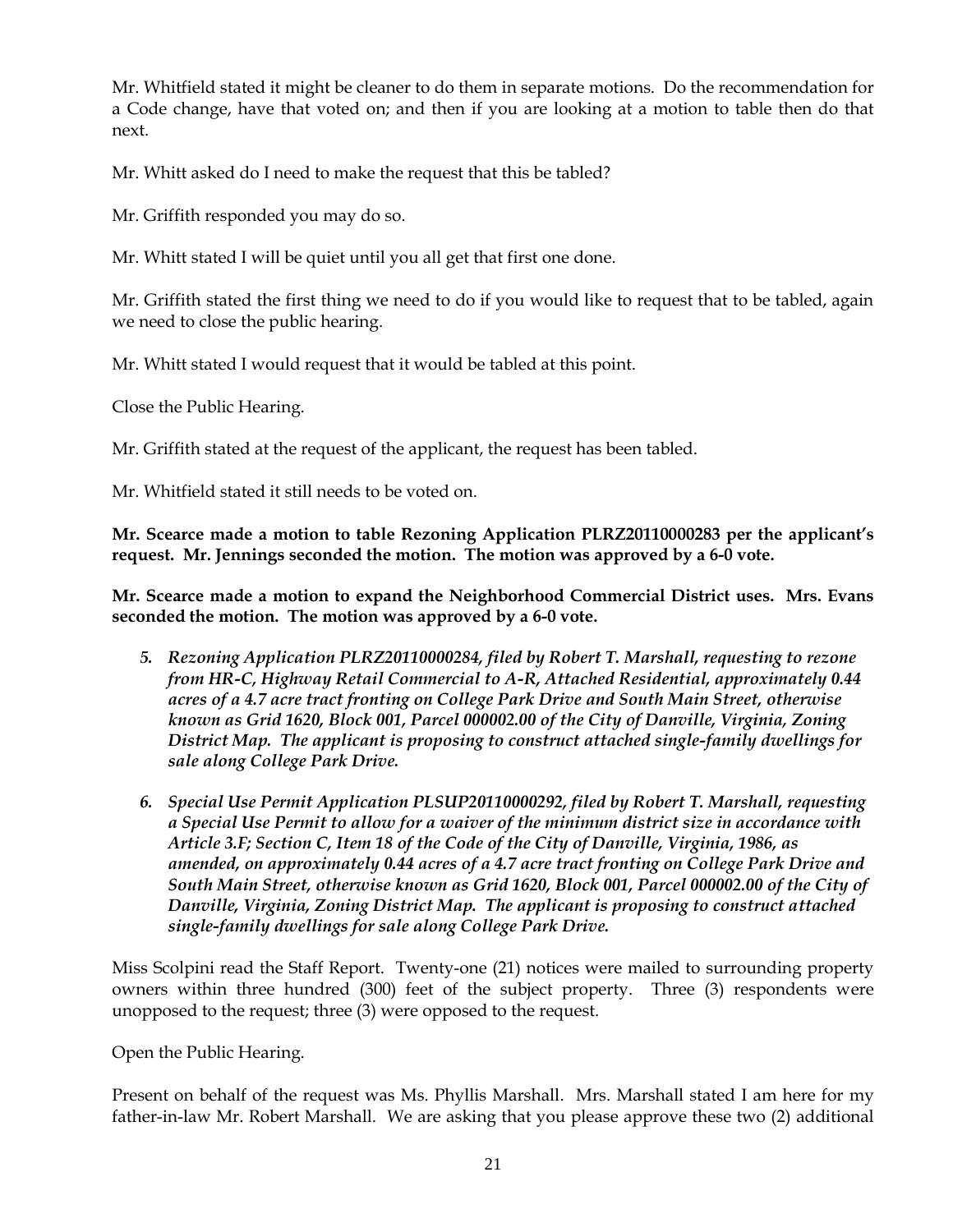units. The Planning Commission has previously rezoned the adjoining property with the identical floor plan. I am keeping it short and sweet to cut to the chase. Do you have any questions?

Mr. Scearce asked do you understand what they just read, recommending approval with conditions?

Mrs. Marshall responded yes.

Mr. Scearce asked does that work for you?

Mrs. Marshall responded yes.

Mr. Whitfield stated you probably need to nail down which conditions.

Mr. Scearce stated the conditions under the permitted uses by staff.

Mr. Griffith stated staff listed several items, or uses that would not be permitted. They are in agreement with those.

Mr. Wilson stated basically, on that same topic, you are recommending denial; but then if we changed the word to conditional with those conditions you would recommend that.

Mr. Gillie stated we would recommend approval of a conditional rezoning. Staff cannot put conditions on a rezoning in Virginia. The applicant has to proffer them. Just asking to change the zoning to A-R, staff would be opposed to that. If the applicant is in agreement to remove certain uses, staff can recommend approval. This is the same thing we have done on a previous case with them. Mrs. Marshall is in agreement with what we have done in the past, so she is in agreement with the conditional rezoning. Staff is ok with the conditional rezoning. That is what we would recommend.

Mr. Wilson asked are you ok with that?

Mrs. Marshall responded yes, sir.

Mr. Wilson stated this just deals with the line of houses that goes to College Park Drive.

Mrs. Marshall stated correct.

Mr. Wilson stated but you all own the property all of the way down to South Main.

Mrs. Marshall stated correct. From 86, the best use would be commercial development on the front part of the property.

Mr. Wilson asked is there a future plan related to that?

Mrs. Marshall responded certainly we would like to see commercial development along the lines of maybe a fast food or retail in the area. Since we have acquired the property, we have sold to Dollar General. They have placed a store over there. Also, American National Bank has a kiosk on the front part.

Mrs. Evans asked is there a buffer zone?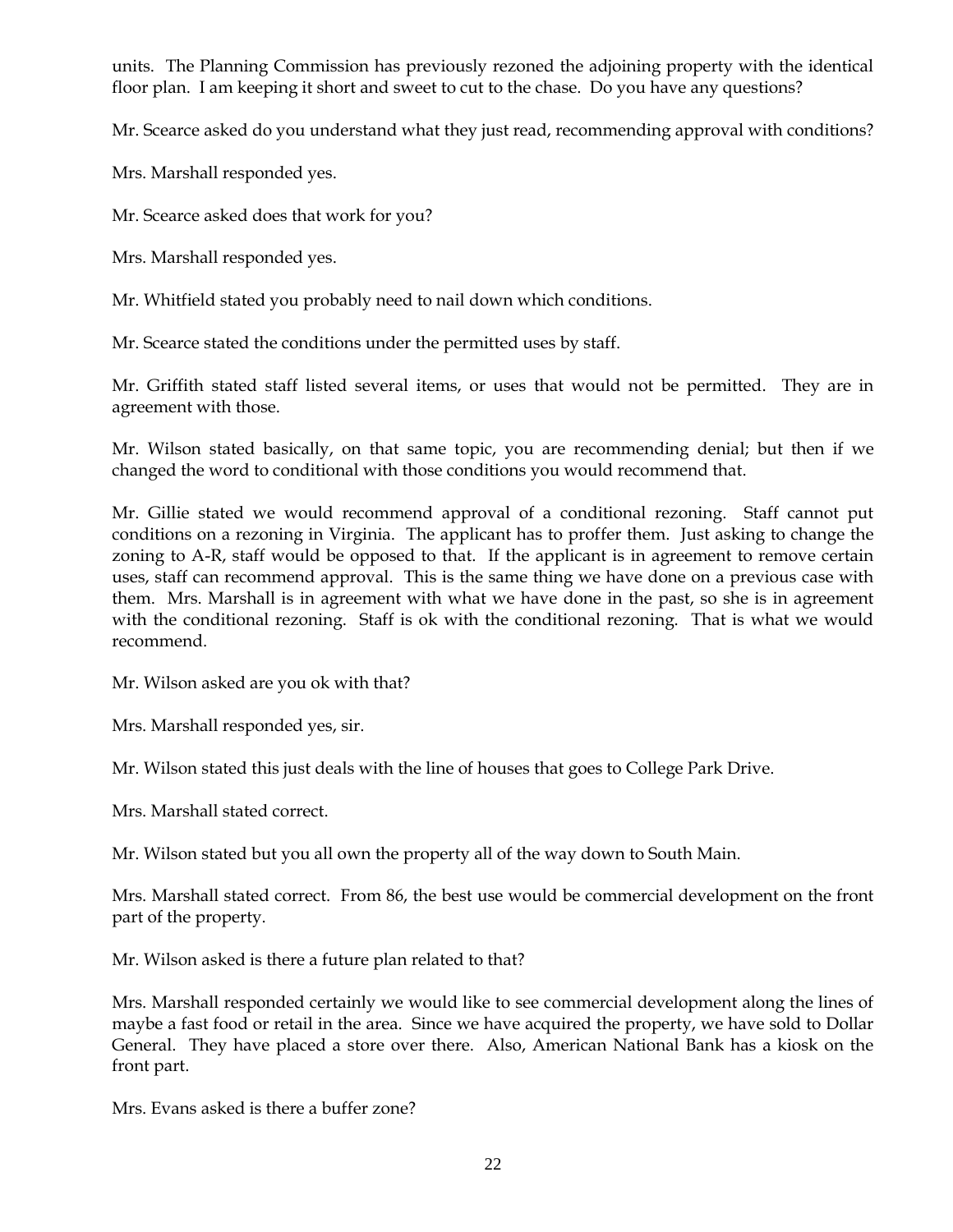Mr. Gillie responded there is both topography and landscaping that was placed in.

Mr. Jennings asked does this make both requests somewhat similar, identical?

Mr. Griffith responded the first one is to rezone the piece of property, and the second one is for a special use permit to issue a waiver for the piece of property so it can be rezoned.

Mr. Gillie stated correct. The rezoning if they agree to it, and City Council and Planning Commission agrees to it, allows them to build the houses they want. There is a certain minimum size. This will make the minimum size smaller, but as they are doing it they are going down the street down College Park. They are rezoning it, and then asking for that waiver for building it. If they would have done them all at one time they would not have needed it; but it is kind of market driven. They are building houses as they can sell them. It is the same thing we have done in the past.

Mr. Wilson asked is there no way this can spill down the hill?

Mrs. Marshall responded no, we are finishing out the property. If you look at the very far corner of the property, there will be no more land to build on.

Mr. Gillie stated they could turn. It is hypothetical that they could build towards South Main Street and place them there, but as she said the highest industry for the property along South Main Street is going to be a commercial category. They would have to come back and rezone certain portions for that. In the plans with discussing with them and the way the storm water and everything else has been engineered, that portion will eventually be commercial.

Mr. Wilson stated and that is really my question. Is what we are approving today, would that open up the door? I am not saying that they will do it. I am just asking will that open up the door where we are actually giving them permission for the whole thing to go to residential?

Mr. Gillie responded it could, yes. The way it is, it could and that would not be a bad thing. The City is need of this type of housing. They have had success and other developers have had success in building this. That is one of the reasons that staff is recommending approval of this, the potential that it has. It is kind of win-win. If they build them, sell them all, and then turn around and want to build them on South Main Street that would still be a win for the City. We would get additional housing. Realistically it is probably not going to happen, because there is more value in building commercial. From a City end, we feel that we are winning either way.

Close the Public Hearing.

**Mr. Scearce made a motion to approve Rezoning Application PLRZ20110000284 with conditions proffered by the applicant. Mr. Jennings seconded the motion. The motion was approved by a 6- 0 vote.** 

**Mr. Scearce made a motion to approve Special Use Permit Application PLSUP20110000292 as submitted. Mr. Wilson seconded the motion. The motion was approved by a 6-0 vote.**

## **II. MINUTES**

**Mrs. Evans made a motion to approve the minutes from the July 11, 2011 meeting. Mr. Laramore and Mr. Jennings seconded the motion. The minutes were approved by a 6-0 vote.**